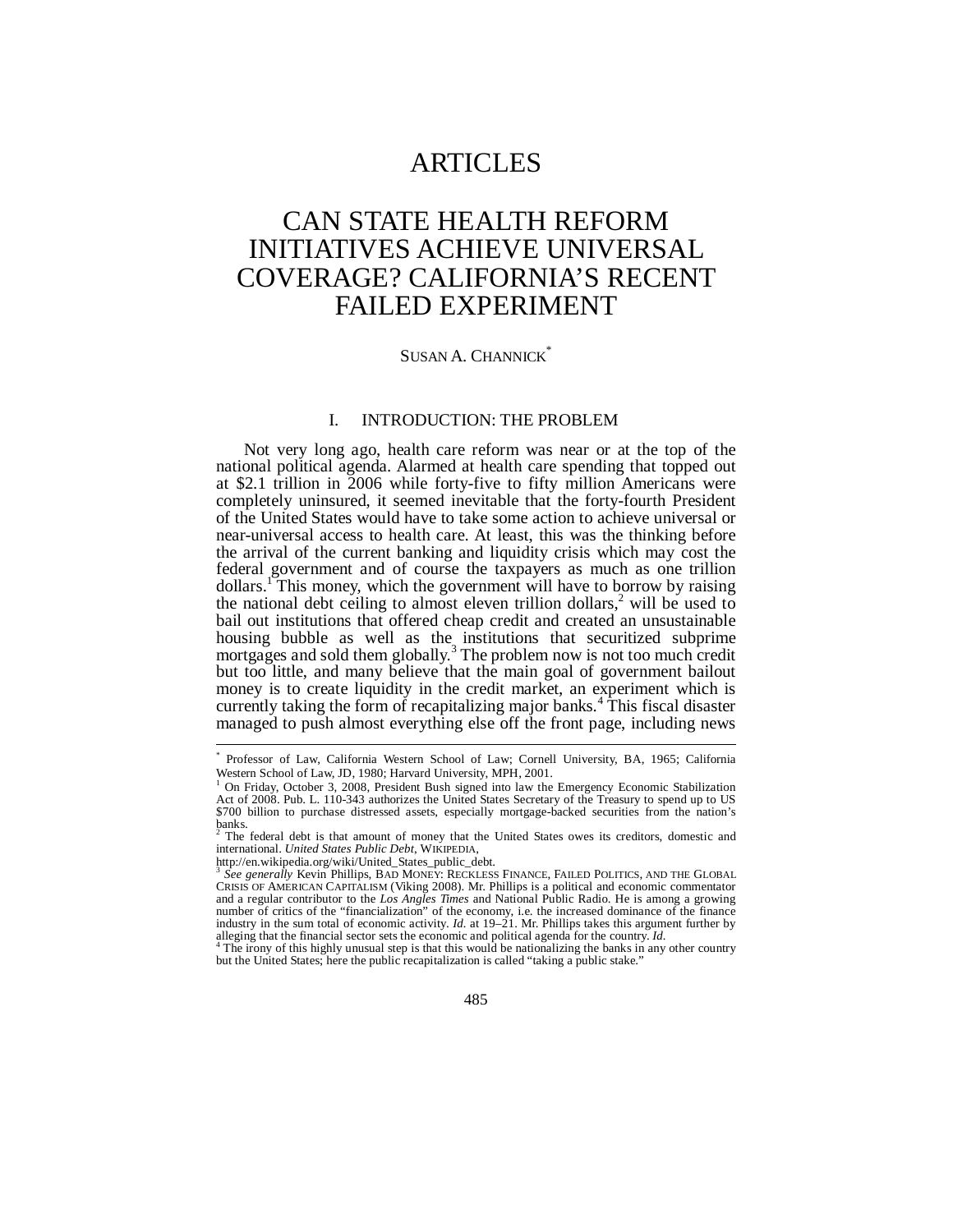of the presidential election.<sup>5</sup> All of this is not good news, however, for health care reform.

In California, another financial disaster was occurring: a budget impasse over how to close a \$15.2 billion state budget shortfall. Republicans opposed any new taxes to pay for state programs, while Democrats supported budget cuts with higher taxes on corporations and the wealthiest Californians. The impasse lasted an unprecedented three months and finally ended on September 16, 2008, when Governor Arnold Schwarzenegger signed a compromise budget of \$144.5 billion, agreed upon by the legislative bodies.<sup>5</sup> The budget has \$7.1 billion in spending cuts which neither closes the \$15.2 billion shortfall nor provides assistance for the dislocation and losses of those who depend on state funding and were without it during the eighty-five day impasse.

Even before the current federal economic disaster, there was hope that the states, through innovation and experimentation in their multiple laboratories, would try out different approaches to universal health care access. And indeed, recently the Kaiser Family Foundation reported that three states—Massachusetts, Maine, and Vermont—have enacted universal coverage plans, while fourteen more have proposed such initiatives.<sup>7</sup> This report includes states such as California and Illinois where reform initiatives have been attempted but have ultimately failed. While this may seem like little success, the fact that the states are working toward universal coverage is heartening. Unfortunately, with current economic conditions, there is a real question about whether the federal government will be able to address national health care reform efforts since, even if there might be bilateral political support, the financing may not be there.<sup>8</sup>

Governor Schwarzenegger, who will be termed out of the governor's seat in 2010, the end of his current term, had declared 2007 to be the Year of Health Care Reform. Making health care reform work in California, a state with a population of 36.5 million, at least 6.5 million uninsured, would have ensured his legacy as an innovative leader. And if he could

 5 Sen. John McCain, the then-Republican candidate for the presidency and ostensible leader of the GOP, "suspended" his presidential campaign for a few days during the week of the first presidential debate in order to be in Washington to participate in negotiations between the administration and the legislature. He ended up participating in the debate against Sen. Barack Obama.

<sup>&</sup>lt;sup>6</sup> Gov. Schwarzenegger signed the budget without the usual fanfare stating that the budget that was three months late was nothing to celebrate. "It's three months late because both of the parties stayed in their ideological corners and refused to come out." Justin Ewers, *Schwarzenegger Signs California Budget, Ending* 

http://www.usnews.com/articles/news/national/2008/09/24/schwarzenegger-signs-california-budgetending-85-day-standoff.html.<br><sup>7</sup> KAISED COMA'N ON MED

KAISER COMM'N ON MEDICAID & THE UNINSURED, STATES MOVING TOWARD COMPREHENSIVE HEALTH CARE REFORM (2008).

Not only is it highly unlikely that there will be federal financing to pay for health care reform, it is also unlikely that there will be agreement between the parties as to how to implement universality. While Sen. Barack Obama, the then-Democratic candidate, stated that he would use federal funding to create universal coverage where it does not currently exist, Sen. John McCain, the then-Republican candidate, favored consumer directed health care ("CDHC") funded by a \$5000-defined contribution to taxpayers to purchase health insurance in the open market.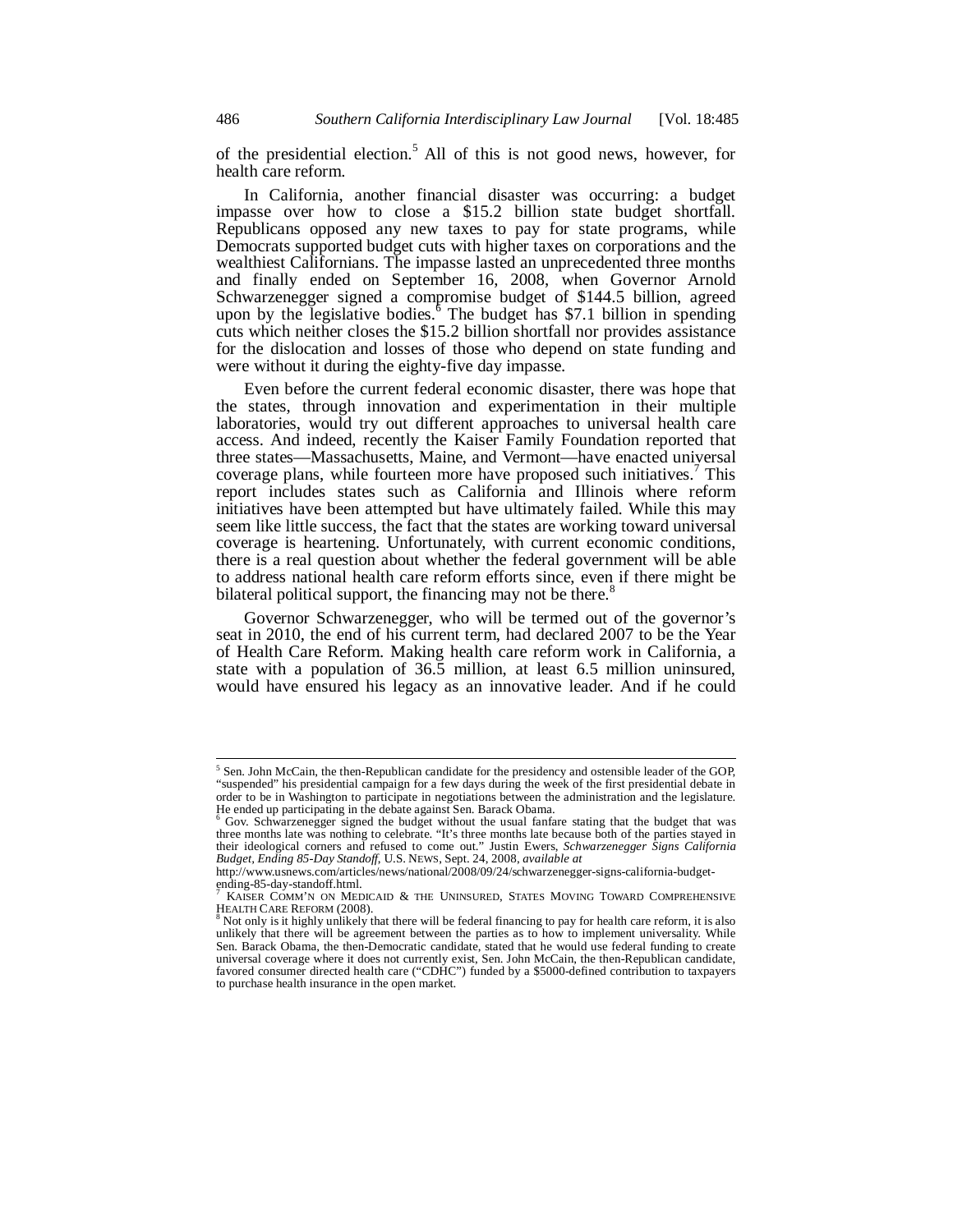have made inroads into solving the "health care mess"<sup>9</sup> we are currently in, he would indeed have ensured himself some measure of immortality. Although the governor's plan was not the only proposal on the table, it was certainly the most high profile. Not only was it supported by the governor but it was modeled after the recently enacted Massachusetts health reform  $plan.<sup>1</sup>$ 

The gravamen of both the Massachusetts and California plans is nearly universal coverage achieved by means of individual and employer mandates and the shared responsibility of other key groups such as providers and governmental organizations, both state and federal. In California, because the size of the state and population made the task so much more daunting than in Massachusetts, the governor was counting on financing from other sources such as an increased tax on tobacco products. In early 2007, when the governor first introduced the health care reform bill, the Health Care Security and Cost Reduction Act, the state was financially flush, operating in a surplus environment. Since that time, the financial picture has radically changed. California faced a 2008–09 budget shortfall of \$14.5 billion offset by billions in budget cuts.<sup>11</sup> While initially the ten percent across-the-board cuts to all sectors included a budget reduction of \$1.1 billion to California's thirty-four billion dollar Medicaid program, in the end the 2008–09 budget cuts affect only Medi-Cal physician reimbursement.<sup>1</sup>

Even in the face of a large projected budget shortfall for 2008–09, the governor continued to move forward with health care reform legislation, ABX1 1, and to that end submitted a proposed ballot measure, for the November 2008 statewide ballot, which would establish the funding mechanism for health care reform.<sup>13</sup> However, despite the governor's support, the support of California Assembly Speaker Nuñez and its passage in the State Assembly, the plan never came out of the Senate Health Committee chaired by Senator Sheila Kuehl (D-Santa Monica) who herself

 9 This term comes from a relatively new book on health care reform by physician Julius Richmond and health economist Rashi Fein. JULIUS B. RICHMOND & RASHI FEIN, THE HEALTH CARE MESS: HOW WE GOT INTO IT AND WHAT IT WILL TAKE TO GET OUT 1 (Harv. Univ. Press 2005).<br><sup>10</sup> Jesse McKinley & Kevin Sack, *California Senate Panel Rejects Health Coverage Proposal*, N.Y.

TIMES, Jan. 29, 2008, *available at* http://www.nytimes.com/2008/01/29/us/29health.html?\_r=1&oref= slogin/.

The Massachusetts health reform plan became effective on July 1, 2007, so it is too soon to evaluate its success or failure. The Massachusetts plan seeks almost universal health insurance through an individual mandate, i.e., a requirement that all residents obtain affordable health insurance. The plan was motivated in part by a threat from the federal government to eliminate \$385 million in federal Medicaid money unless the state reduced the number of uninsured people. Pam Belluck, *Massachusetts Sets Health Plan for Nearly All*, N.Y. TIMES, Apr. 5, 2006, *available at*

http://www.nytimes.com/2006/04/05/us/05mass.html?pagewanted=1&\_r=1&ei=5094&en=1efda02422 b0267b&hp&ex=1144296000&partner=homepage. 11 Tom Chorneau, *Governor's Budget Aims to Curb Spending Mandates*, S.F. CHRON., Jan. 13, 2008,

*available at* http://www.sfgate.com/cgi-bin/article.cgi?f=/c/a/2008/01/13/MNNCUDQTG.DTL&hw= Governor+Budget+Aims+to+Curb&sn=001&sc=1000. While just two years ago California was flush with billions of surplus tax dollars, tax revenue has since plummeted as a result of the home mortgage crisis and a lackluster economy.  $Id$ .

Kevin Yamamura & Jim Sanders, *Court Rejects California's Medi-Cal Reimbursement Cuts*, SACRAMENTO BEE, May 20, 2008, *available at* http://www.scrippsnews.com/node/35502. 13 Michael Rothfeld & Jordan Rau, *Nuñez Sweetens Deal for Unions*, L.A. TIMES, Dec. 20, 2007,

*available at* http://www.latimes.com/news/local/la-me-health20dec20,1,2651305.story.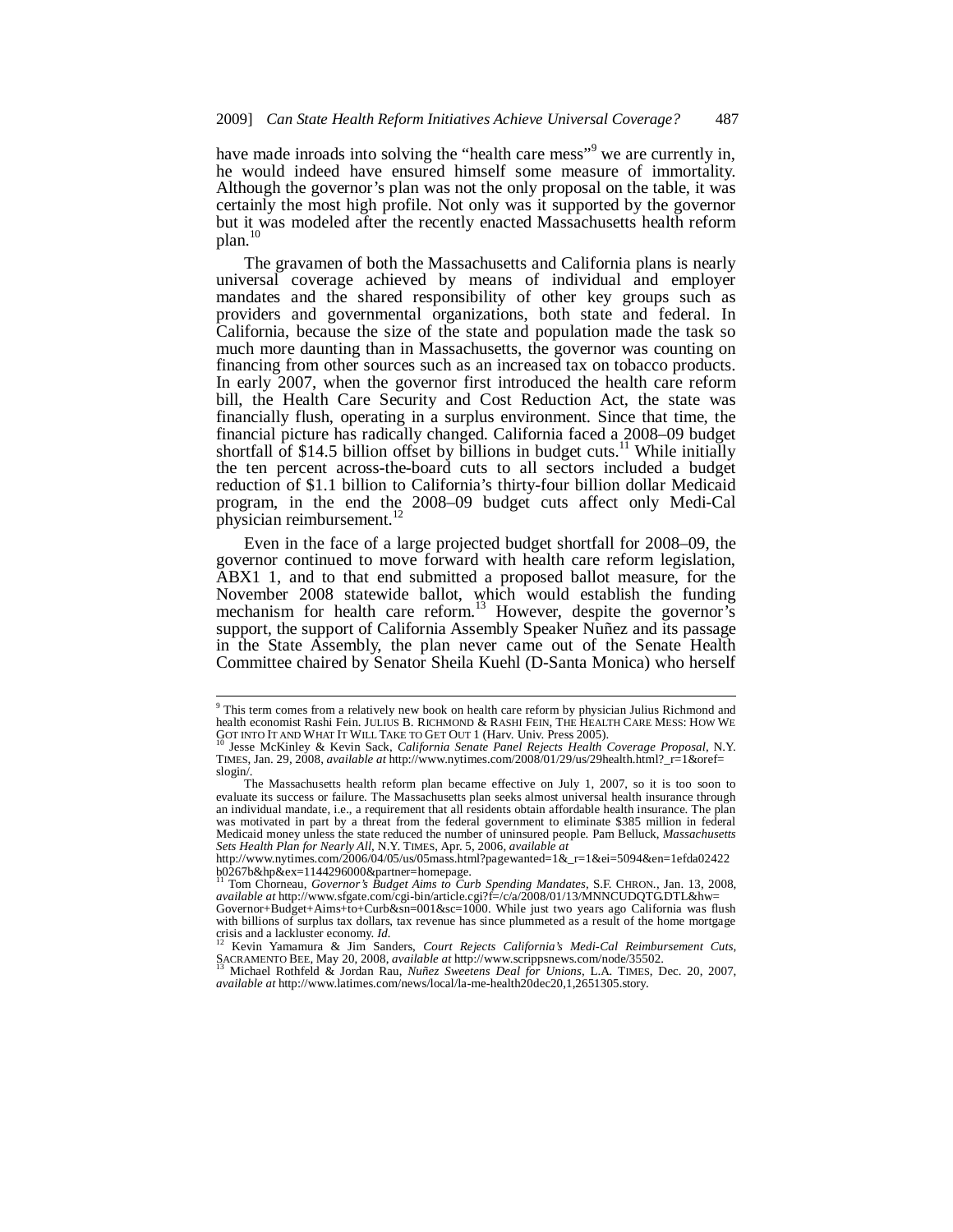was the sponsor of competing legislation.<sup>14</sup> One of the nails in the coffin of ABX1 1 was certainly the report of the independent legislative analyst, Elizabeth Hill, requested late in the day by Senate President Pro Tempore Don Perata (D-Oakland). Ms. Hill questioned the bill's proponents' assumption of the cost to the state of subsidized health insurance premiums, warning that higher subsidies than assumed could place great financial stresses on the state.<sup>15</sup> Whether the legislation's defeat was due to politically motivations,<sup>16</sup> an unexpectedly large budget shortfall, bad policy, or excessively high costs is a question that surely will be discussed in future post-mortems of California's 2007 health care reform.

Health care is a mess in the United States. In 2006, the cost of health care was \$2.1 trillion or sixteen percent of a \$13.13 trillion GDP. This amounts to roughly \$7000 for each man, woman, and child. In 2004, California's health care costs of \$169 billion accounted for eleven percent of the state's economy, proportionally less than both federal spending for health care and most other states including other states like New York and Massachusetts with—until the recent fiscal crises—similarly strong economies.<sup>17</sup> While private health insurance and consumer out-of-pocket costs combined account for the majority of health care spending, Medicare and Medicaid together pay thirty-six percent of health expenditures in California,18 yet as many as 6.5 million Californians remain uninsured. Most of the uninsured population are considered to be the working poor, i.e. working in a job that either does not offer health insurance or at a price that this population cannot afford. More than three in five earn less than 200% of the federal poverty level ("FPL"), which in 2006 was \$33,200 for a family of three.<sup>19</sup>

One of the more difficult problems presented by an uninsured population is how to reimburse physicians and hospitals that provide care to the uninsured. There are a number of ways in which this happens: for example, Medicaid disproportionate share hospital ("DSH") payments, and charity care provided by not-for-profit hospitals in exchange for not-forprofit tax status. In addition, providers often shift the cost of care for the

j

<sup>14</sup> *SB 840 (Keuhl): "Single Payer Health Care Coverage"*, CALHEALTHREFORM.ORG, Oct. 24, 2007, http://www.calhealthreform.org/content/view/21/38/. Senator Kuehl has been sponsoring SB 840, a competing health insurance reform bill. SB 840 would cover all Californians under a newly created single-payer California Health Insurance System ("CHIS") which would be funded by a three to four percent individual income tax and an additional 8.17% employer payroll tax. *Id.* (link to a summary of

the proposal's features: http://www.calhealthreform.org/content/view/37/38/). <sup>15</sup> *See Analyst Raises Possibility of Steep Costs for Health Care Reform*, CAL. HEALTHLINE, Jan. 23, 2008, http://www.californiahealthline.org/articles/2008/1/23/Analyst-Raises-Possibility-of-Steep-Costsfor-Health-Care-Reform.aspx?topicID=37. The report indicated that the estimated cost of the health insurance premium subsidy could be off by as much as fifty dollars, an underestimation that could cause a shortfall of \$1.5 billion in five years. *Id.* 16 Bernard as may account bitter enemies, are also termed out; victims of the failure of  $16$ <sup>16</sup> Perata and Nuñez, by many accounts bitter enemies, are also termed out; vi

Proposition 93 which would have allowed them more years in the state legislature.<br><sup>17</sup> While the second the state legislature.

While the economies of New York and Massachusetts have been robust in the past few years, New York is experiencing the same kind of budget shortfall as California due to the sub-prime crisis, a declining housing market, the moving target stock market, and an impending recession.<br><sup>18</sup> CAL. HEALTHCARE FOUND., SNAPSHOT: CALIFORNIA ADDENDUM—HEALTH CARE COSTS 101 (2006).

<sup>&</sup>lt;sup>18</sup> CAL. HEALTHCARE FOUND., SNAPSHOT: CALIFORNIA ADDENDUM—HEALTH CARE COSTS 101 (2006).<br><sup>19</sup> Office of the Governor—State of California, Fact Sheet, Top 10 Indicators: California's Health Care<br>System Is Broken, http://gov Nichols, *A Premium Price: The Hidden Costs All Californians Pay in Our Fragmented Health Care System*, NEW AM. FOUND., Dec. 2006).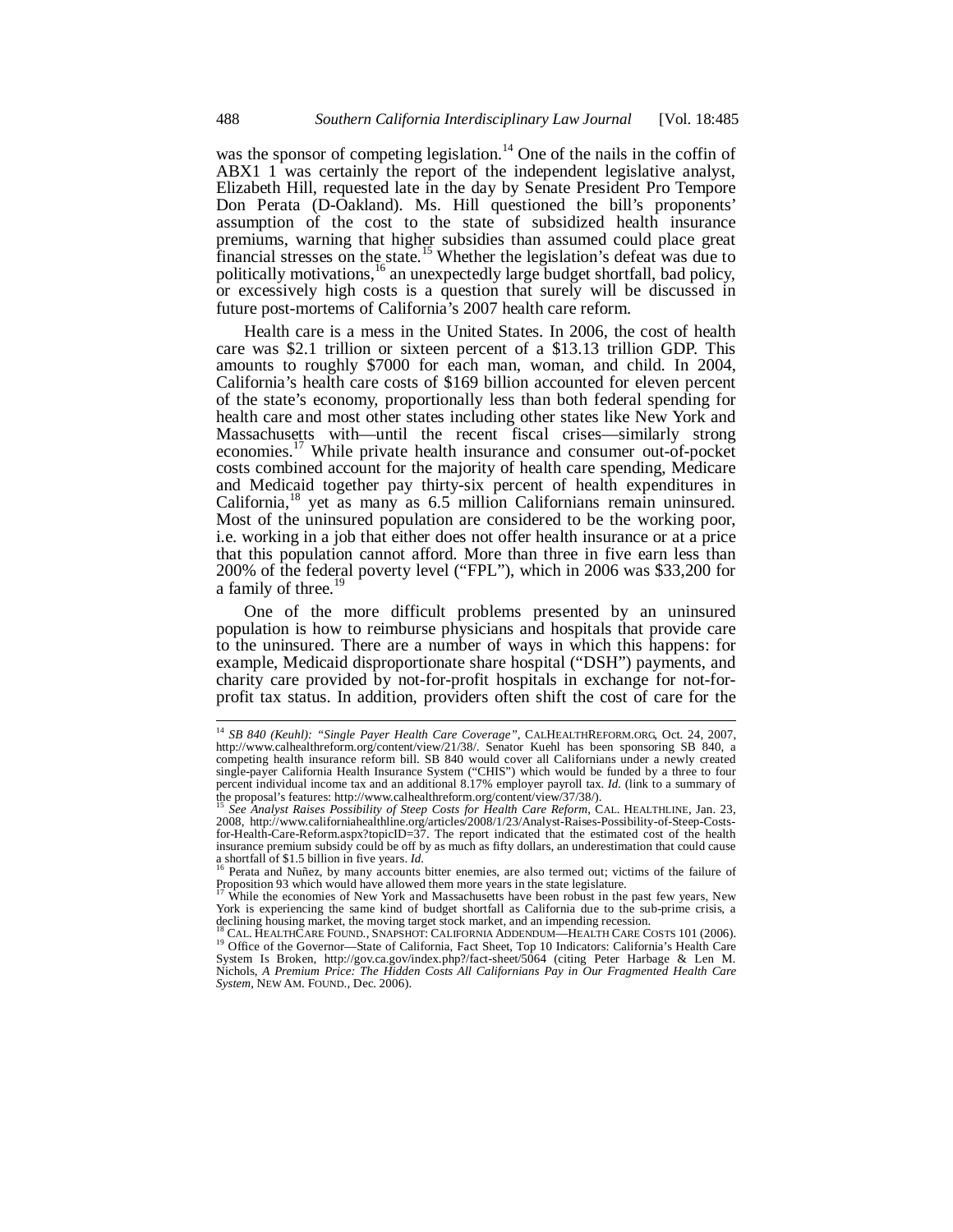uninsured by charging insured Californians more for their health care. In California, this so-called "hidden tax" is estimated to cost \$455 per individual or \$1186 per family per year.<sup>20</sup> Other studies seem to indicate that the impact of uncompensated care for the uninsured is so minimal that fully paying hospital costs of indigent patients would reduce private payers' costs by less than one percent.<sup>21</sup> The purpose of the governor's proposal would be to create a system where almost everyone, including seventy percent of those who are currently uninsured, are insured, thereby providing an access pathway so that almost all Californians can get health care that is reimbursed directly.

Since 1994, when President Clinton's Health Security Act ("HSA"), which envisioned universal coverage through a market-based managed competition system, was defeated, there has been relatively little new health-care reform on the federal front.<sup>22</sup> With the exception of the enactment of SCHIP, the addition of a prescription drug benefit to Medicare in 1997, and legislation authorizing medical or health security accounts for not only the private but the public markets, there has been relatively little momentum toward change to insure everyone through a single-payer or multiple payer approach. So it has been, to a large extent, up to the states to go beyond the reach of Medicaid and SCHIP and propose insurance or other coverage plans in order to create more universal coverage for their residents as well as improve the functioning of their health insurance markets.

Massachusetts and California, two very different states, but both with Republican governors (former Governor Romney (R-MA) and current Governor Schwarzenegger (R-CA)), are putting or have put all of their health care reform eggs in a individual mandate basket which is effectively universal but not single-payer coverage. Massachusetts' plan became effective on July 1, 2007, while California's health care reform bill, ABX1 1 was defeated in the California Senate's Health Committee<sup>23</sup> on January

 $^{\rm 20}$   $ld.$ 

<sup>&</sup>lt;sup>21</sup> Loren Kaye, *Loren Kaye: Finding the Right Health Care Solution*, SACRAMENTO BEE, Aug. 17, 2007 at B7, *available at* http://www.calchamber.com/Chamber\_in\_the\_News/081707\_LKoped\_SacBee.htm (reporting on a recent study by the California Foundation for Commerce and Education).

<sup>22</sup> *See* Philip Lee et al., *Politics, Health Policy, and the American Character*, 17 STAN. L. & POL'Y REV. 7, 29 (2006) (stating that there has been "little movement toward universal coverage"). While most health reform experts credit the defeat of the HSA to the complexity of the plan and a "behind closed doors" approach taken by its primary architects, then First-Lady Hillary Rodham Clinton and Chief Health Care Policy Advisor Ira Magaziner, its defeat was likely a harbinger of the fate of future federal health care reform. The HSA, like the individual mandate, was a compromise position between a free market approach and a single-payer approach. Its managed competition approach segmented the insurance market into community-rated pools offered as a choice to all Americans who were required to join. The plan was to be funded by a pay-or-play employer mandate. All plans were required to cover certain basic health care but richer plans were available for richer cost share. Although this plan seemed to use a relatively free market approach, the amount of government regulation of the insurance industry, the hardship of the employer mandate on small business, and its regulation of physician choice and compensation proved more than sufficient to defeat it. *See generally* Kerry Hughes, Note, *Federal Mandates in the Health Care Context*, 4 U. MIAMI BUS. L.J. 187, 190–92 (1994) (stating that under the HSA, the private sector would have control over health care, but would be "closely supervised" by the government).

<sup>23</sup> Anthony York, *Postmortem Analysis of Health Care Bill*, CAPITOL WEEKLY, Jan. 31, 2008, *available at* http://www.capitolweekly.net/article.php?xid=wvanx2pnrdc8z8. The Senate Health Committee is chaired by Senator Kuehl (D-Santa Monica) who is sponsoring a single-payer bill, SB 840, which in 2006 was approved by the Legislature and vetoed by the governor. The bill was reintroduced in the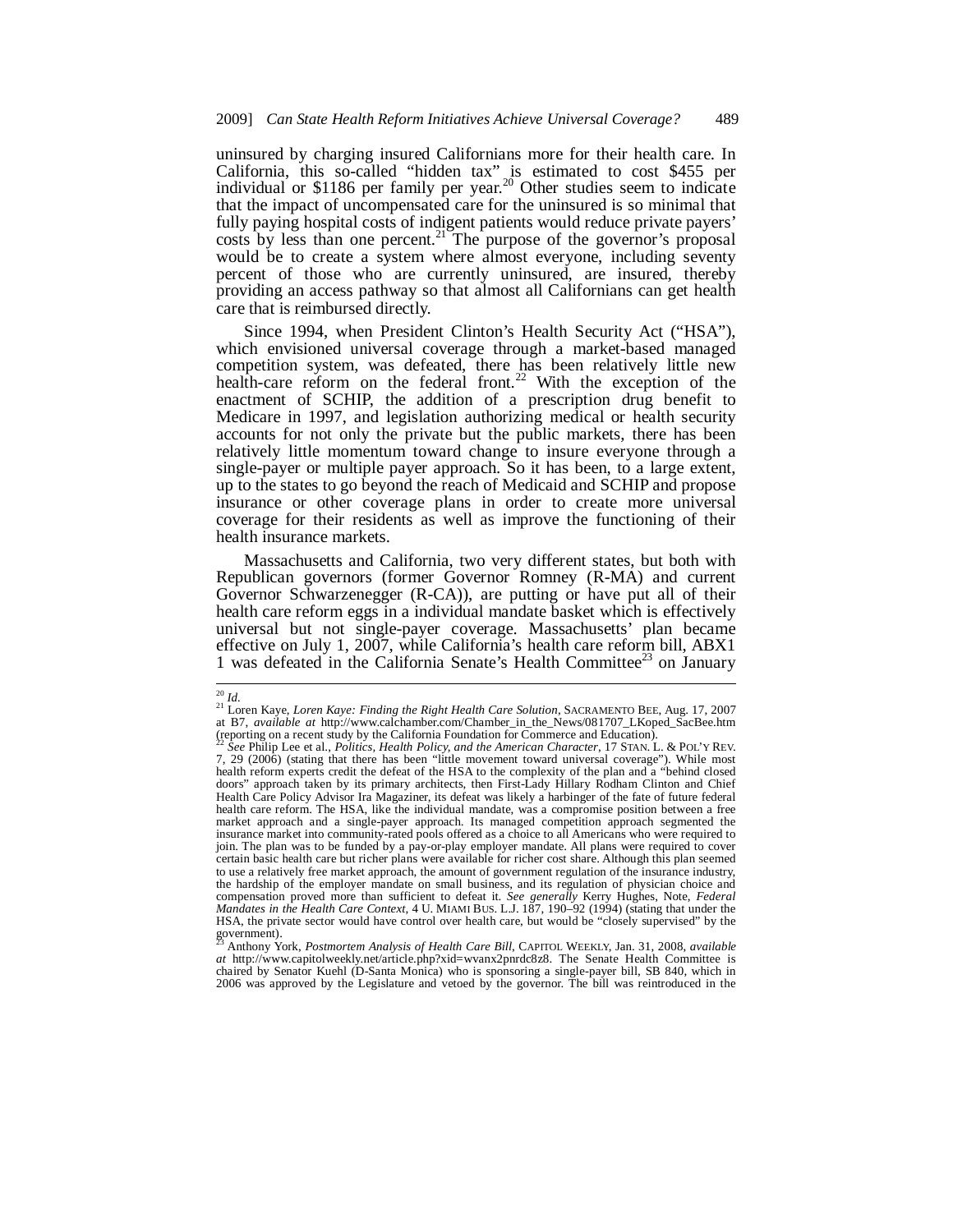28, 2007, when it was unable to garner the six votes needed for it to be put to a vote of the entire Senate.<sup>24</sup> Before the vote in the Senate Health Committee, the governor and Assembly Speaker Nuñez had filed a ballot initiative with the state attorney general's office that created a \$14.4 billion financing package for the governor's universal individual mandate plan that would guarantee access to health care for the majority of Californians.<sup>25</sup> But with the defeat of ABX1 1 in the state Senate, there was no opportunity to resurrect health care reform in time to put another financing initiative in front of the voters in  $2008.<sup>26</sup>$ 

The two plans—Massachusetts and California—were structured similarly, yet one has become law and the other has not. The purpose of this Article is to examine generally multi-payer individual mandates, explore the similarities between the Massachusetts and California plans, and analyze the differences that may have determined their respective fates. The Article will look as well to the effect of the demise of the individual mandate in California on state-led health reform. Everyone was looking to see if it could be done in California before conceding that large-scale health reform may be a job that can be accomplished realistically only at the federal level.

With respect to any expensive wholesale reform, the single biggest problem for states to overcome is the perpetual boom-bust fiscal cycle from surplus to deficit, and back again, that derails large scale funding on new programs such as health care reform.<sup>27</sup> Because states are required to balance their budgets and cannot deficit-spend in bust times, there is no escape route for expensive programs that may require additional revenue. Further exacerbating the problem is funding that is mandated by state or federal law.28 For example, California spends eighty percent of its total general fund budget on education, health and social services, with

Senate where it passed and is currently languishing on the back burner in the Assembly. The singlepayer bill is avidly supported by the California Nurses Association which lobbied hard in the Senate to defeat the governor's bill. George Lauer, *Will Health Care Reform Come Down to Dueling Ballot Measures?*, CAL. HEALTHLINE, Jan. 2, 2008, http://www.californiahealthline.org/Features/2008/Will-

Health-Care-Reform-Come-Down-to-Dueling-Ballot--Measures.aspx. 24 Tom Chorneau, *Troubled Health Care Bill Up for Vote Today*, S.F. CHRON., Jan. 28, 2008, *available at* http://www.sfgate.com/cgi-bin/article.cgi?f=/c/a/2008/01/28/BAFOUMJ1U.DTL. Even before the vote, four Republican senators and members of the committee and two Democrats, Kuehl and Leland Yee (D-San Francisco), had said they would not support the bill. Don Perata (D-Oakland), and president pro tem of the Senate, could have forced the bill out of committee and onto the full Senate floor where pro tem of the Senate, could have forced the bill out of committee and onto the full Senate floor where it probably would have failed anyway for lack of sufficient support. "I don't know of any member of our caucus that is wildly in support of this bill," said Yee. *Id.*<br><sup>25</sup> *Id.* (stating that the health plan would provid

ballot initiative system, the proponents of the initiative must first collect sufficient voter signatures to qualify the measure for a selected ballot. If the initiative qualifies, it then goes to the voters to decide on. *See* California Secretary of State—Elections & Voter Information, Initiative Guide,

http://www.sos.ca.gov/elections/initiative\_guide.htm. 26 Timm Herdt, *Senators Reject Plan to Reform Healthcare*, VENTURA COUNTY STAR, Jan. 29, 2008, *available at* http://www.venturacountystar.com/news/2008/jan/29/senators-reject-plan-to-reformhealthcare.

<sup>27</sup> As we are all beginning to realize, if Congress approves a \$770 billion bailout to provide liquidity to the credit markets, there is unlikely to be federal money for health care reform and perhaps even federal programs like SCHIP and Medicaid may be at risk.

<sup>28</sup> Department of Finance, Budget FAQs, http://www.dof.ca.gov/HTML/BUD\_DOCS/question.htm (stating that Proposition 98 provides funds for education around forty percent and varies based on the General Funds tax).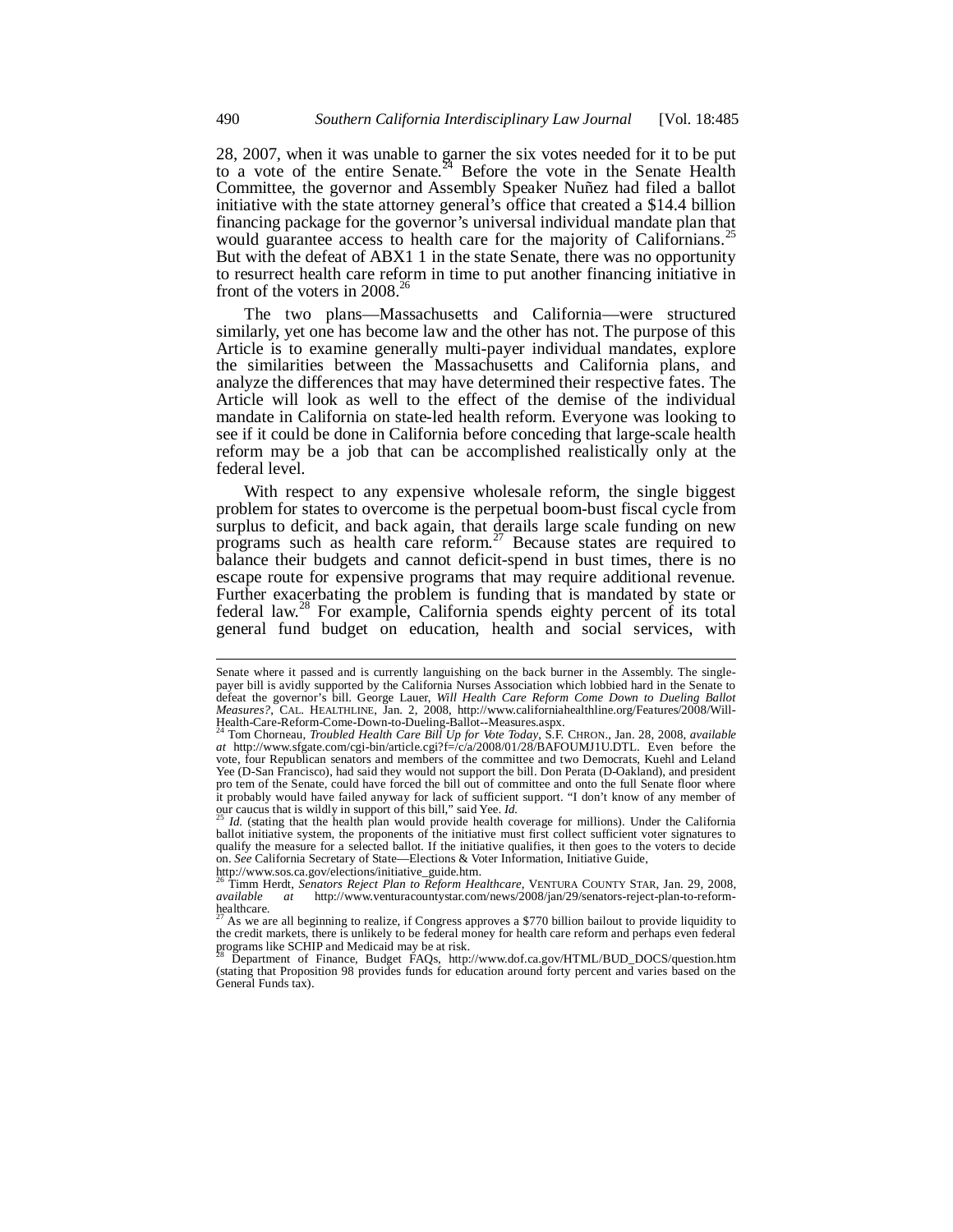education's budget representing about fifty percent. Three-fourths of general fund state operations are earmarked for just four areas: The Department of Corrections and Rehabilitation, <sup>29</sup> debt service, the University of California, and the California State University System.<sup>30</sup> With such a major part of the budget already committed, it is understandably difficult to get an expensive and new, albeit essential, program off the ground.

Furthermore, California's revenue raising options are few; it cannot, like the federal government, either deficit spend or print money.<sup>31</sup> Personal income taxes are the largest single revenue source, accounting for fifty-four percent of general fund revenues. In the 1960s, general fund revenues were funded in much larger part by sales and use taxes. The current reduced share for the sales tax reflects, in part, the increase in spending on services which generally are not taxed. The current increased share for personal income taxes reflects growth in real incomes, the state's progressive tax structure, and increased capital gains. $32$  While growth in real income is a good thing, it is subject to the vagaries of the economy and in "bad" economic times, personal income declines as does its tax revenue. The decline in the housing market, due in large part to the subprime mortgage crisis, has contributed to further losses in revenue.<sup>33</sup> Given such limited revenue-raising measures, the only options for California in a bust time is to raise taxes and/or trim expenses, the latter of which is what the governor's 2008–09 budget has proposed.<sup>34</sup> Unfortunately for Governor Schwarzenegger, the projected budget deficit for 2008 and 2009 must seem like back to the future 2003 when a budget deficit precipitated by the loss of revenue due to the dot-com industry failure and exacerbated by higher electricity costs<sup>35</sup> derailed the Gray Davis administration.<sup>36</sup>

 $\overline{a}$ 

<sup>&</sup>lt;sup>29</sup> Included in the Department of Corrections budget is health care for prisoners who are constitutionally entitled to state-provided health care while incarcerated. Currently, the California state prison health care system has been, by court order, taken over by a receiver who is administering the program, the costs of which are still undetermined.

Legislative Analyst's Office, Cal Facts 2006: California's Economy and Budget in Perspective, State Budget, http://www.lao.ca.gov/2006/cal\_facts/2006\_calfacts\_budget.htm. 31 Posting of Alan Katz to The Alan Katz Health Care Reform Blog,

http://alankatz.wordpress.com/2008/01/28/some-lessons-learned-from-californias-year-of-health-carereform (Jan. 28, 2008).

Legislative Analyst's Office, Cal Facts 2000: California's Economy and Budget in Perspective, State Budget, http://www.lao.ca.gov/2000/calfacts/2000\_calfacts\_state\_budget.html.

<sup>33</sup> Abby Goodnough, *Housing Slump Pinches States in Pocketbook*, N.Y. TIMES, Apr. 8, 2007, *available at* http://www.nytimes.com/2007/04/08/us/08housing.html?pagewanted=1&n=Top/Classifieds/Real%20 Estate/Locations/Florida&\_r=1.

<sup>34</sup> *Governor Defends Health Care Plan in Face of Budget Shortfall*, CAL. HEALTHLINE, Nov. 12, 2007, http://www.californiahealthline.org/articles/2007/11/12/Governor-Defends-Health-Care-Plan-in-Face-of-Budget-Shortfall.aspx?topicID=93.

<sup>35</sup> *California Energy Crisis*, WIKIPEDIA, http://en.wikipedia.org/wiki/California\_electricity\_crisis (last visited May 1, 2009). The California electricity crisis stemmed from a combination of factors including an incomplete deregulation scheme, a passive FERC, and predatory schemes by electricity wholesalers such as Enron.  $Id$ .

such as Enron. *Id.*<br><sup>36</sup> Gray Davis, WIKIPEDIA, http://en.wikipedia.org/wiki/Gray\_Davis (last visited May 1, 2009).<br>Governor Gray Davis (1999–2003) was the first governor in the history of California to be successfully recalled under California law that permits special recall elections. While other governors such as Pete Wilson, Ronald Reagan and Jerry Brown had all faced recall attempts, none had been successful. *Id.*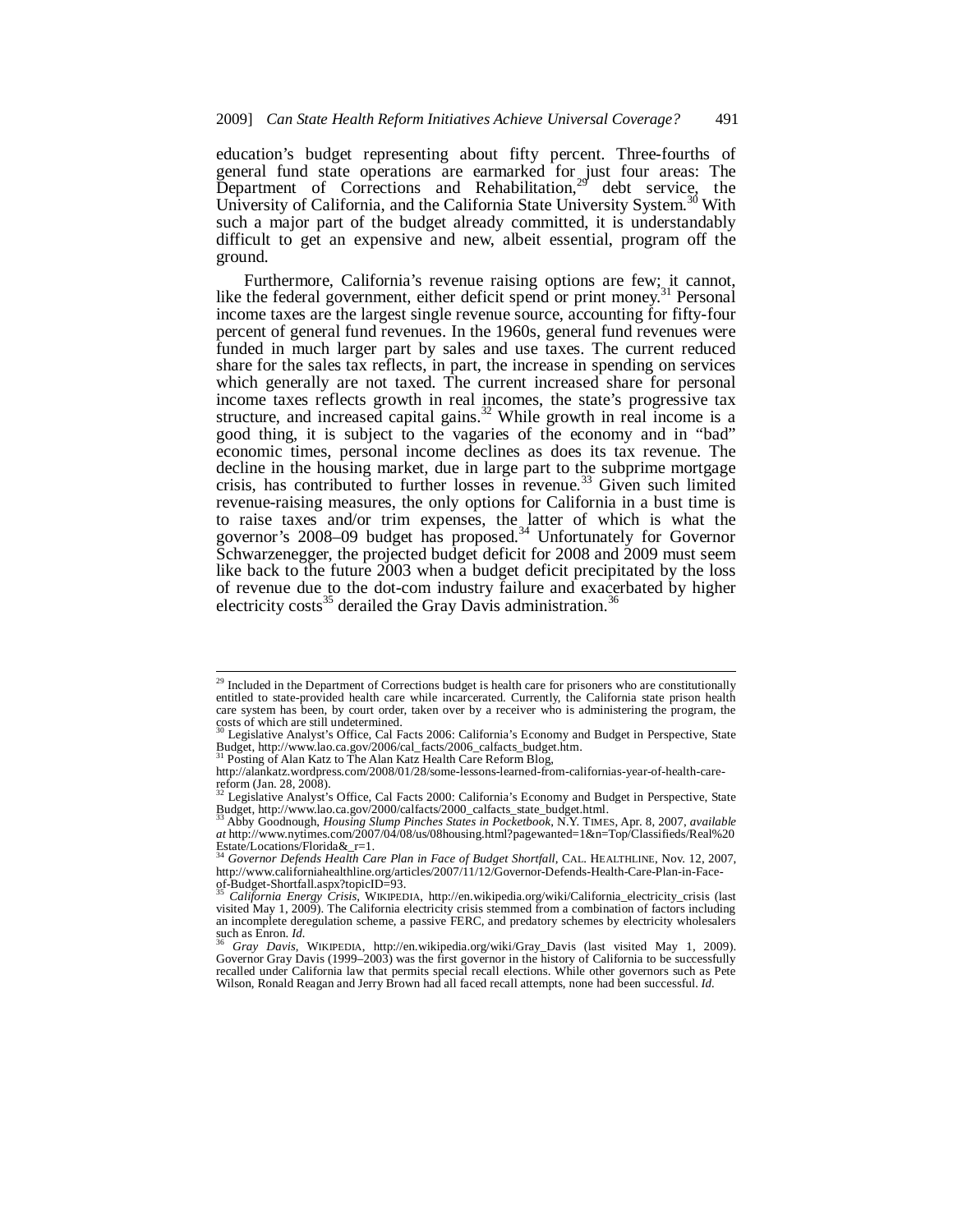#### II. THE INDIVIDUAL MANDATE

Let us begin by analyzing insurance mandates. Individual mandates seek to compel people to obtain health insurance that they would not otherwise voluntarily purchase; employer mandates seek to compel employers to provide health insurance to their employees or pay into a state insurance pool that would provide individual health insurance policies to individuals who do not have access to group plans through employment or public programs. A good first question is, why compel participation? First, compelling universal participation in insurance guards against the effects of adverse selection. Adverse selection is the insurance phenomenon that occurs in voluntary programs when the older, sicker, and high demand population enroll in the insurance pool and younger, healthier and low demand individuals do not, thereby driving up the cost of health care and health insurance premiums and often resulting in making insurance unaffordable for the less well-off enrollees. There is evidence that people who are voluntarily uninsured make that decision in part to take advantage of more expensive safety-net health care services when they become ill again, unnecessarily driving up the cost of health care.<sup>37</sup> Second, for individuals who are eligible for public insurance programs but are not enrolled, individual mandates may force this group to finally enroll in the public program for which they are eligible. Third, mandates that require employers to "pay or play" force employers to participate in paying their fair share for health insurance instead of relying on public programs,<sup>3</sup> although it is arguable that perhaps health care costs ought not be borne by employers.<sup>39</sup> In addition, employer mandates are subject to the challenge that they violate ERISA which prohibits states from regulating health insurance plans.

To whom are individual mandates attractive? Without serious lowincome products and subsidies, individual mandates are not particularly attractive to the uninsured. $40$  For the low and even middle income uninsured with a demand for health insurance, the key issue is affordability.<sup>41</sup> Unless health insurance is really affordable, there is little

 $\overline{a}$ 

<sup>37</sup> LeAnne DeFrancesco, *Safety Net "Crowding Out" Private Health Insurance for Childless Adults*, ACADEMYHEALTH, June 2004, at 1, http://www.hcfo.net/pdf/findings0604.pdf.<br><sup>38</sup> Sherry A. Glied et al., *Consider It Done? The Likely Efficacy of Mandates for Health Insurance*, 26<sup>38</sup>

HEALTH AFFAIRS 1612 (2007), *available at*

http://content.healthaffairs.org/cgi/content/abstract/26/6/1612. <sup>39</sup> *See generally* ROBERT B. REICH, SUPERCAPITALISM: THE TRANSFORMATION OF BUSINESS, DEMOCRACY, AND EVERYDAY LIFE (Alfred A. Knopf 2007).<br><sup>40</sup> Katherine Swartz, Address at the Getting to Universal Health Insurance Coverage Conference: How

Should We Balance Affordable and Comprehensive Coverage? (Jan. 31, 2008) (transcript available at http://www.kaisernetwork.org/health\_cast/uploaded\_files/013108\_nasi\_session3\_transcript.pdf). Of the 45–50 million Americans who are uninsured, approximately 50–70% are low-income who cannot afford

to buy insurance particularly in the individual market with some kind of a subsidy. *Id.*<br><sup>41</sup> See Posting of Rick Kronick to Health Affairs Blog, http://healthaffairs.org/blog/2008/03/06/the-<br>mandate-wars-in-california-an insurance is affordability and so all serious health access reform must include low-income subsidies that make insurance affordable for lower income folks. This is particularly true when the health reform includes a mandate for individuals to be covered. How the subsidy is structured matters as well. When the individual's contribution is fixed as a proportion of income with the public subsidy bearing the remainder of cost, the risk of a rise in the cost of health insurance is allocated to the public entity paying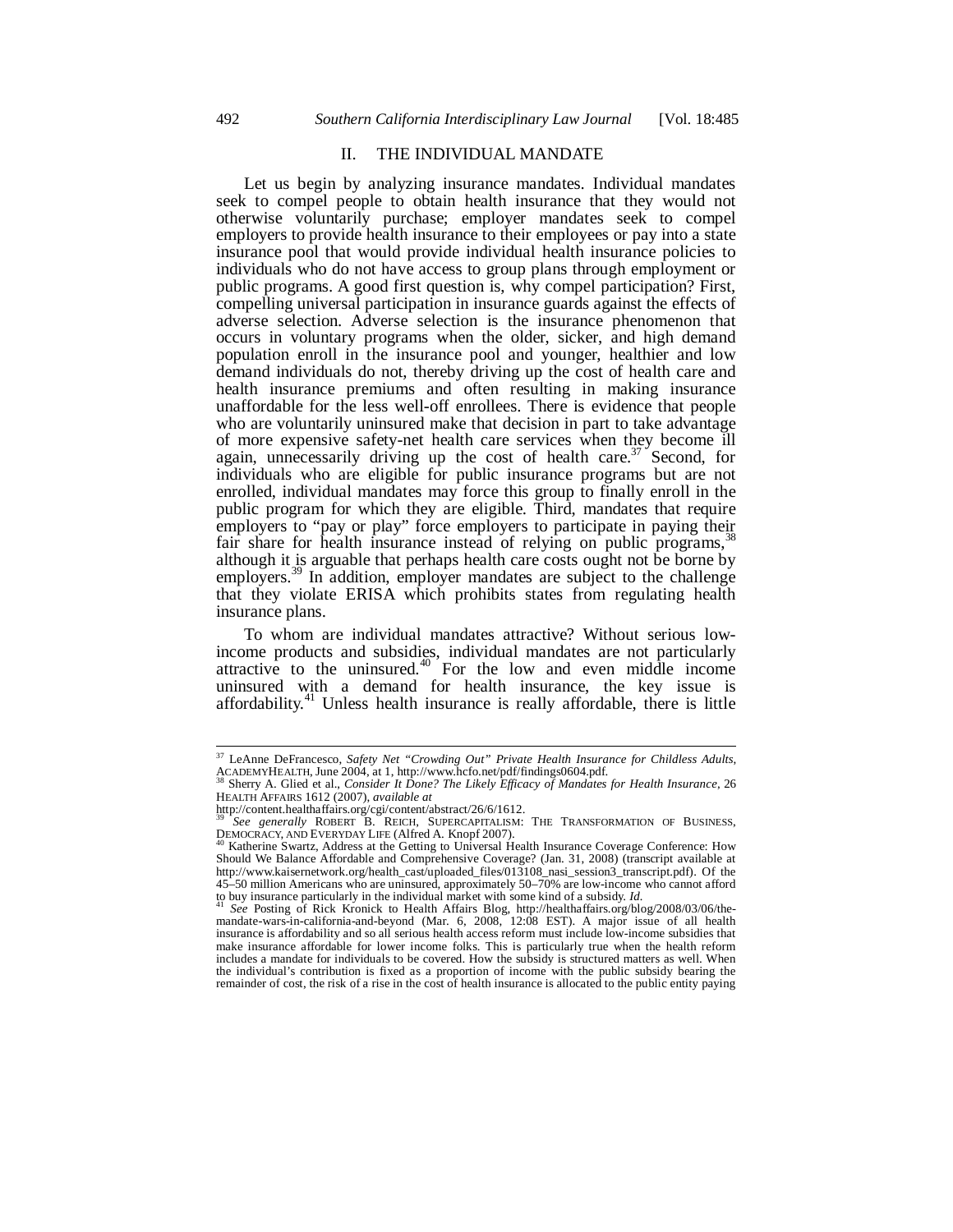incentive for this population, who Professor Brad Herring calls "rational" free riders,<sup>42</sup> to purchase health insurance as an alternative to the safety net that is already available in the form of hospital emergency departments that are required to provide charity care.<sup>43</sup> As for the cohort who simply chooses not to have health insurance, the group that health economist Mark Pauly calls "irrational buyers," those are the people who will not sign up for insurance even if it were free, and certainly not if they have to pay for  $\tilde{t}$ .<sup>44</sup>

So if mandated insurance is not attractive, for a variety of reasons, to the uninsured, why has this model become the health care reform *du jour*? I believe reformers have latched onto the individual mandate model because the status quo is untenable and unsustainable. Government-sponsored single-payer universal health insurance has had literally no traction,<sup>45</sup> and we therefore have to do something. As Pauly commented, whatever his own ultimate goal with respect to health care in the United States is, he is currently of the "for Pete's sake, let's do something" school of political science when it comes to seriously reducing the number of people without health insurance.<sup>46</sup> In defense of individual mandates, Professor Russell Korobkin explained that mandates are a "concession to constituencies that otherwise might favor the status quo against attempts to make insurance more affordable."47 Drawing an analogy to automobile insurance, Korobkin argued that mandates are good for people who might be hit by an uninsured motorist but are not welcomed by the uninsured who don't have insurance because they feel they cannot afford it. Similarly, health insurance mandates are good for insured individuals, employers, and private insurers because the cost of subsidies for the unhealthy and poor uninsured is partially offset by health insurance premiums paid by the healthy uninsured who are required to purchase health insurance.<sup>4</sup>

Not surprisingly, health insurance mandates are an important factor not only in state health care reform but also potentially at the federal level. In the Democratic presidential primaries, the individual mandate was almost the only difference between Hillary Clinton's and Barack Obama's plans to get to universal health insurance. While Senator Clinton proposed an individual mandate as her immediate path to universal coverage, Senator Obama said that he would take that path only if after other reforms and low-income subsidies, healthy "free riders" still do not buy coverage.

*the Care Needed and Received by the Uninsured*, NEW AM. FOUND., May 21, 2007,<br>http://www.newamerica.net/files/052107health\_policy\_memo.pdf [hereinafter *Hidden Tax*].

-

<sup>48</sup> *Id.* Professor Russell Kobobkin, who was a supporter of Sen. Obama and the individual mandate, notes that compliance, a key component of a mandate, has been unsuccessful both in the automobile

for the subsidy and not to the individual. While this design insures affordability by the individual, it puts the governmental entity at risk of having underfunded the insurance. *See id.* 42 Mark Pauly, Address at the Getting to Universal Health Insurance Coverage Conference: Can an

Individual Mandate Promote Individual Responsibility? (Feb. 1, 2008) (transcript available at http://www.kaisernetwork.org/health\_cast/uploaded\_files/020108\_nasi\_part%20IV\_transcript.pdf). <sup>43</sup> *See* Len M. Nichols & Peter Harbage, *Estimating the "Hidden Tax" on Insured Californians Due to* 

<sup>&</sup>lt;sup>44</sup> Pauly, *supra* note 42, at 6.<br><sup>45</sup> See generally Susan Adler Channick, *Come the Revolution: Are We Finally Ready For Universal Health Insurance?*, 39 CAL. W. L. REV. 303 (2003).

<sup>&</sup>lt;sup>46</sup> See Pauly, *supra* note 42, at 3.<br><sup>47</sup> Posting of Russell Korobkin to The Volokh Conspiracy, http://volokh.com/posts/1204061613.shtml (Feb. 26, 2008, 16:33 EST).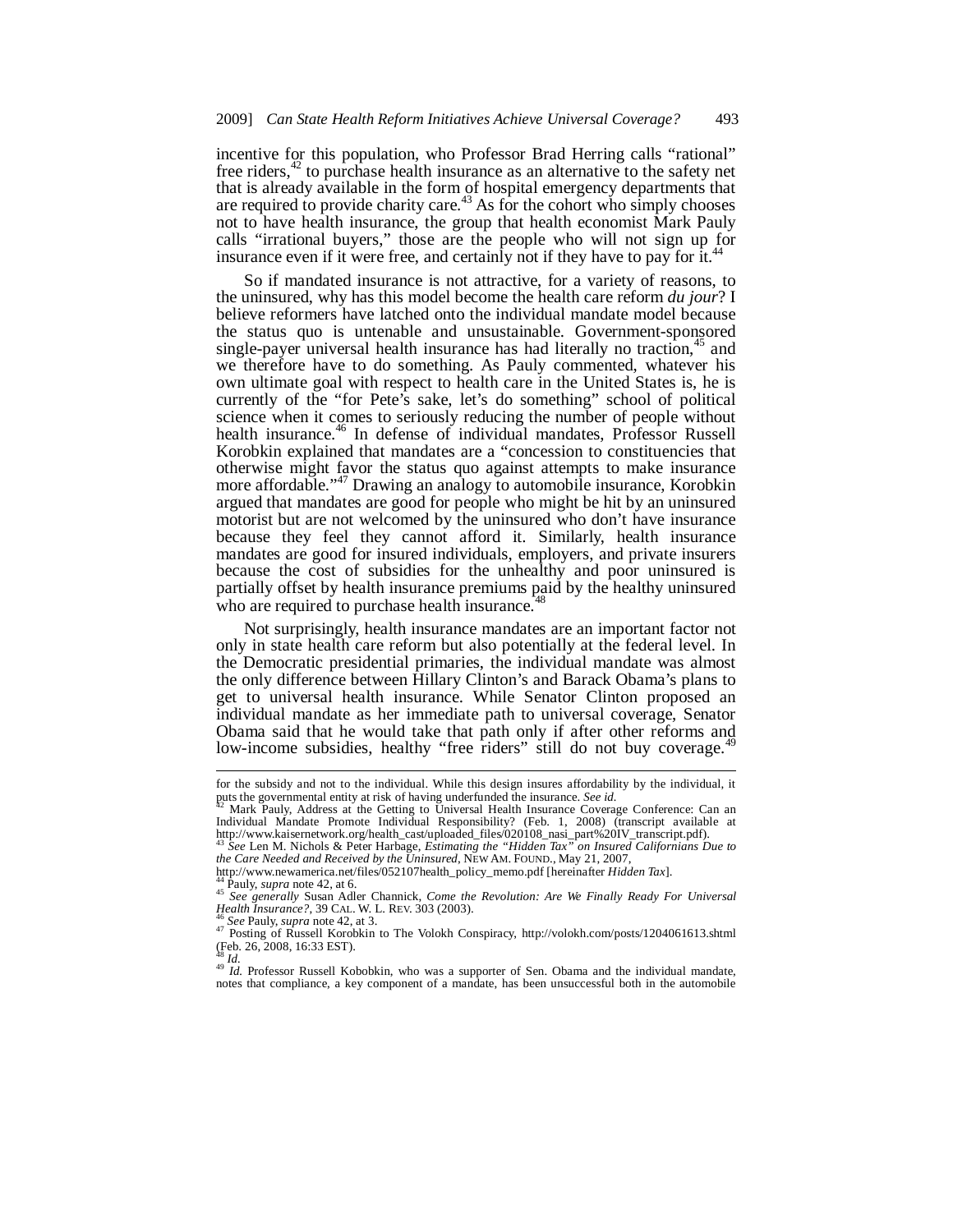Korobkin criticizes Clinton's universal mandate as destined for failure because it fails to specify its own enforcement mechanism without which the uninsured, particularly voluntary free riders, will have no incentive to enroll.<sup>50</sup>

Another important issue of health insurance reform is deciding where the burden of its cost should fall. Since the mid-twentieth century, the cost of much health insurance has been paid for by employers who have been incentivized to offer it as an employment benefit because of generous federal income tax subsidies. The problem, acknowledged almost universally, with employment sponsored insurance ("ESI") is that its cost is almost certainly shifted to employees in the form of lower compensation. This phenomenon is particularly true in recent decades when the cost of health care and therefore health insurance has consistently outpaced growth in Gross Domestic Product ("GDP").<sup>51</sup> In recent years, the cost of health insurance has become so onerous to corporate America that more of its costs have been directly shifted to employees. The argument in favor of individual mandates goes something like this: since the cost of ESI, including mandated employer insurance, is borne in the main by employees in the form of lost wages, the individual mandate only makes transparent what is actually happening.<sup>52</sup> As health economist Pauly says, "I think it's important that citizens know who's paying for what, and it can be terribly confusing to think that the boss is paying for it." $5$ 

In thinking about health care reform, we should be asking what is compelling enough about creating pathways to universal access to support an individual mandate approach. Surely basic health care is at the core of a decent life but so are many other necessities such as a decent income, decent housing, and decent education which we do not guarantee to every American.<sup>54</sup> What makes health care reform so much more compelling? I would posit that what is really compelling about health care is its cost, both absolute and relative to both the past and other budget sectors, as well as the historical insurance model that has third-parties paying for premiums<sup>55</sup> that are subsidized, in large part, by the federal government. While this system, an artifact of post-WWII wage freezes,<sup>56</sup> has worked well in the past, the continuing rise in health care costs makes it difficult to sustain. Because health care costs are outpacing GDP growth as well as the growth

insurance and the health insurance realms. In California, fully twenty-five percent of drivers are uninsured while in Massachusetts, twenty percent of state residents remain uninsured. Id.

sing *Id.* 51 *Id.* 51 *Id.* 51 *Id.* 51 *Id.* 51 *Id.* 52 *Id.* 51 *Id.* 52 *Id.* 52 *In.* 52 *In.* 52 *In.* 52 *In.* 52 *In.* 52 *In.* 52 *In.* 52 *In.* 52 *In.* 52 *In.* 52 *In.* 52 *In.* 52 *In.* 52 *In.* 52 *In.* 52 (Nov. 2007), *available at* http://www.cbo.gov/ftpdocs/87xx/doc8758/11-13-LT-Health.pdf [hereinafter CBO].<br> ${}_{52}^{\text{CO}}$ Pauly, *supra* note 42, at 9.

<sup>&</sup>lt;sup>52</sup> Pauly, *supra* note 42, at 9.<br><sup>53</sup> Id.<br><sup>54</sup> Angus Deaton, *Policy Implications of the Gradient of Health and Wealth*, 21 HEALTH AFFAIRS 13<br>(2002), *available at http://content.healthaffairs.org/cgi/reprint/21/2/13.pd* agreement and literature on what is known as the health/wealth gradient, i.e. the close inverse correlation between health and wealth. As explained by Angus Deaton, professor of economics and international affairs at Princeton University, "[t]he relationship between health and income is referred to as a gradient to emphasize the gradual relationship between the two; health improves with income throughout the income distribution and poverty has more than a threshold effect on health." *Id.* <sup>55</sup> *But see supra* note 41 and accompanying text. <sup>56</sup> RICHMOND & FEIN, *supra* note 9.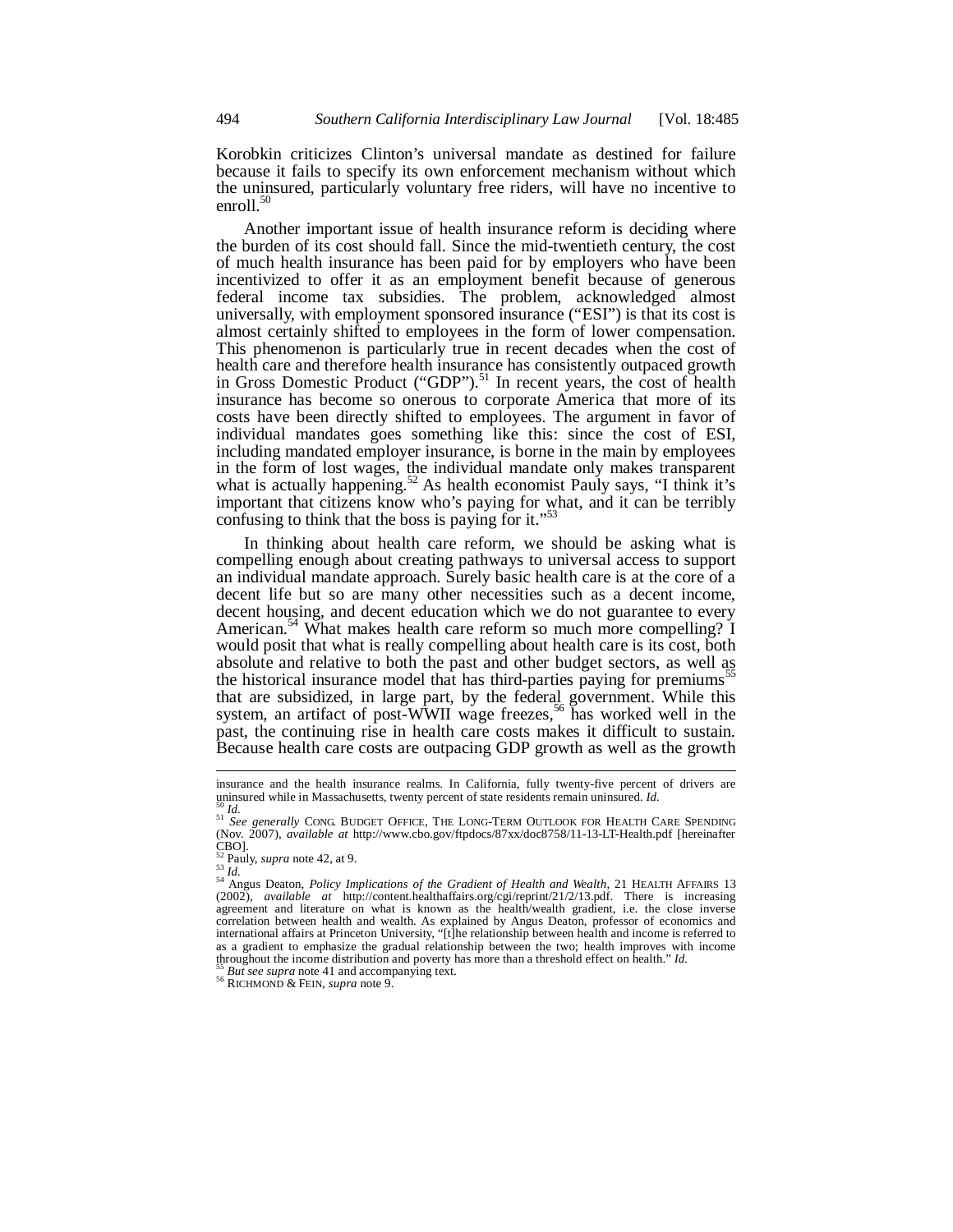of the aging population, they will inevitably adversely affect the ability of Americans to make other consumption choices unless steps are taken to reduce them.<sup>57</sup>

It is widely accepted that people without access to health care raise its costs both because they are sicker by the time they are able to access health care and because they receive their care in the most expensive and uncoordinated venues possible.<sup>58</sup> It is also widely accepted that people with multiple chronic diseases create the greatest financial burden on the health care system resulting in a highly skewed distribution of health care costs.<sup>5</sup> While this phenomenon may be less preventable in the aging population, it is certainly much more preventable in younger cohorts whose burden of disease is a result of lack of access to health care rather than aging. In addition to the economic issue and part of the health wealth gradient, the Institute of Medicine<sup>60</sup> and more recently Families USA<sup>61</sup> have found an increased number of deaths among the uninsured that is directly linked to uninsurance. Families USA reported that in 2006, twice as many people died from lack of health insurance than from homicide.<sup>62</sup> Among working Americans with access to health insurance, one of their greatest fears is the loss of their employer-sponsored health insurance, even though that benefit is neither guaranteed by law nor likely to be as generous as in the past. Working America is terrified of health problems and interventions that they would not be able to afford but for their ESI.<sup>63</sup> The irony of job lock that occurs when working Americans stay in jobs until they are eligible for Medicare has not been lost on many. That America's only true social health insurance $64$  is the health access safety net for millions, while universal health insurance, which could take the form of an expanded Medicare, $65$ 

1

I Jacob Hacker, health policy and Medicare expert at Yale University, who has written prolifically on Medicare for twenty-five years, is proposing bringing virtually everyone under the umbrella of either

<sup>57</sup> CBO, *supra* note 51. One of the newer movements in health care research is generating data on the comparative effectiveness of various treatment modalities to help providers make better, i.e. more exponentially efficient, treatment choices without giving up efficacy. *Id.* 

Peter Harbage & Len M. Nichols, *Coverage Without Gaps: Implementing Seamless Health Coverage in California*, NEW AM. FOUND., Sept. 2007, *available at*

http://www.newamerica.net/files/HPSeamCov.pdf. 59 Mark W. Stanton, *The High Concentration of U.S. Health Care Expenditures*, RES. IN ACTION, June 2006, *available at* http://www.ahrq.gov/research/ria19/expendria.pdf.<br><sup>60</sup> INSTITUTE OF MEDICINE, CARE WITHOUT COVERAGE: TOO LITTLE, TOO LATE (Nat'l Acad. Press

<sup>2002).</sup> The IOM report estimates that 18,000 adults between the ages of twenty-five (the age young adults are no longer covered by their parents' health insurance) and sixty-four (the year before Medicare eligibility) died in the year 2000 because they did not have health insurance.<br>
FAMILIES USA, DYING FOR COVERAGE IN CALIFORNIA

<sup>&</sup>lt;sup>61</sup> FAMILIES USA, DYING FOR COVERAGE IN CALIFORNIA (Apr. 2008), http://www.familiesusa.org/assets/pdfs/dying-for-coverage/california.pdf. Families USA reported that in California alone, 3100 working-age or eight daily Californians died from lack of health insurance in  $2006.$ 

<sup>62</sup> *Id.* <sup>63</sup> *See* Michelle M. Doty et al., *Seeing Red: Americans Driven into Debt by Medical Bills*, THE COMMONWEALTH FUND, August 2005, *available at*

http://www.commonwealthfund.org/usr\_doc/837\_Doty\_seeing\_red\_medical\_debt.pdf. There is ample evidence available to demonstrate that health care expenses are the main cause of personal bankruptcies  $\frac{64}{64}$  be United States. See id.

Deborah A. Stone, *The Struggle for the Soul of Health Insurance*, 18 J. HEALTH POL., POL'Y & L. 287 (1993). Social insurance is insurance where the insured's contribution such as a premium is delinked from her usage. Medicare, for example, provides beneficiaries with whatever health care usage is individually necessary within the coverage limits with no effect on cost. On the other hand, the cost of individual health insurance is usually determined actuarially, i.e. linked to usage; the higher the usage, the costlier the insurance.  $Id$ .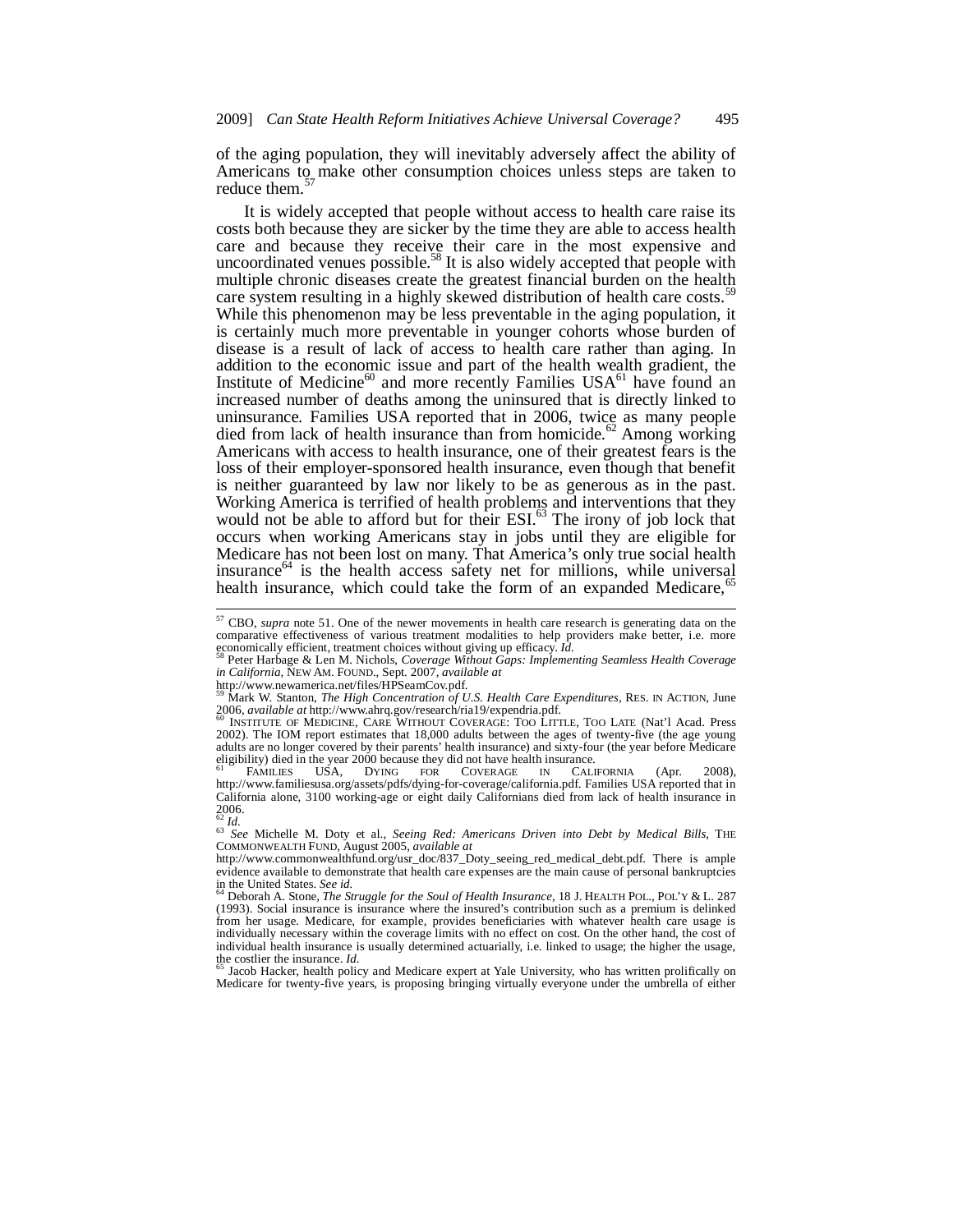continues to be a complete non-starter, is a strange outcome indeed even in the United States.

#### III. CAN HEALTH CARE REFORM HAPPEN IN THE STATES ALONE? THE MASSACHUSETTS AND CALIFORNIA EXPERIENCES

The myriad problems of uninsurance notwithstanding, we have not yet resolved the issues—economic, cultural, political, policy—that are crucial to a solution acceptable to the majority necessary to pass such legislation. As stated earlier in this Article, the individual mandate is a compromise that does not represent the preferences of either political party but seems to be less offensive than other alternatives.<sup>66</sup> Although the individual mandate for health insurance is in effect in Massachusetts, it is too soon to know whether it is going to be viable on a longer-term or broader basis. Furthermore, even if Massachusetts succeeds, is its model replicable by other states? The experience in California seems to suggest that, while the defeat of the individual mandate has been attributed both to political divisiveness<sup>67</sup> and budgetary woes,<sup>68</sup> it was not a solution that either party in the legislature was really passionate about. The Republicans were opposed because there was too much government presence and the Democrats were opposed because there was not enough.<sup>69</sup> The only real passion for reform modeled on a personal responsibility philosophy came from the governor and, in the end, it was not enough.

There are, however, some real issues raised by California's and Massachusetts' experiences. One is whether, when it comes to wholesale health care reform, the states can go it alone. In Massachusetts, the number

qualified ESI or an expanded Medicare ("Health Care for America") for all those who do not have ESI. Employers would be required to pay or play. Individuals who are covered under HCA can essentially choose, as can Medicare beneficiaries, the fee-for-service option or a private managed care option. THE LEWIN GROUP, COST IMPACT ANALYSIS FOR THE "HEALTH CARE FOR AMERICA" PROPOSAL (2008), *available at http://www.sharedprosperity.org/hcfa/lewin.pdf.* 

*See id.* at 4. Republicans, who were represented by the last administration and the then-presidential nominee, Senator John McCain, favor using private market solutions such as the Health Savings Account ("HAS") and association purchasing pools. Democrats, on the other hand, are more likely to support universal single-payer insurance or a combination of ESI and expanded single-payer insurance

for those not covered by ESI. 67 Daniel Weintraub, *The Death of Health Care Reform: How Arnold Schwarzenegger's Overhaul Plan Was Doomed by the Legislature's Liberal-Conservative Partisan Crossfire*, SACRAMENTO BEE, Feb. 10, 2008, at E4 [hereinafter Weintraub, *Death of Health Care Reform*]. ABX1 1 was championed by both the governor and Fabian Nuñez, the democratic speaker of the California Assembly. It was opposed by most members of the democratic California Senate including the leader of the Senate, Don Perata, and the powerful chair of the Senate Health Committee, Sheila Kuehl, who has been championing a singlepayer universal health insurance bill. *Id.* 68 York, *supra* note 23 (stating that the Senate Health Committee defeated the plan because of the \$14.5

billion deficit). In the midst of the individual mandate campaign, the state, which had been experiencing a budget surplus under the Schwarzenegger administration, was caught short by various circumstances that resulted in a severe revenue shortfall. Marty D. Omoto, *Next Year's California Budget Deficit of \$10 Billion and the Most Vulnerable in Our State*, CAL. PROGRESS REP., Nov. 15, 2007, http://www.californiaprogressreport.com/2007/11/next\_years\_cali.html. In addition, the report of the Legislative Analyst's Office opining that a small premium assumption gap could result in a large budgetary shortfall was at least cover that senators voting against the bill could use to rationalize their

opposition. York, *supra* note 23. 69 Daniel Weintraub, *Autopsy: Who Killed California's Health Care Reform?*, FRESNO BEE, Feb. 22, 2008.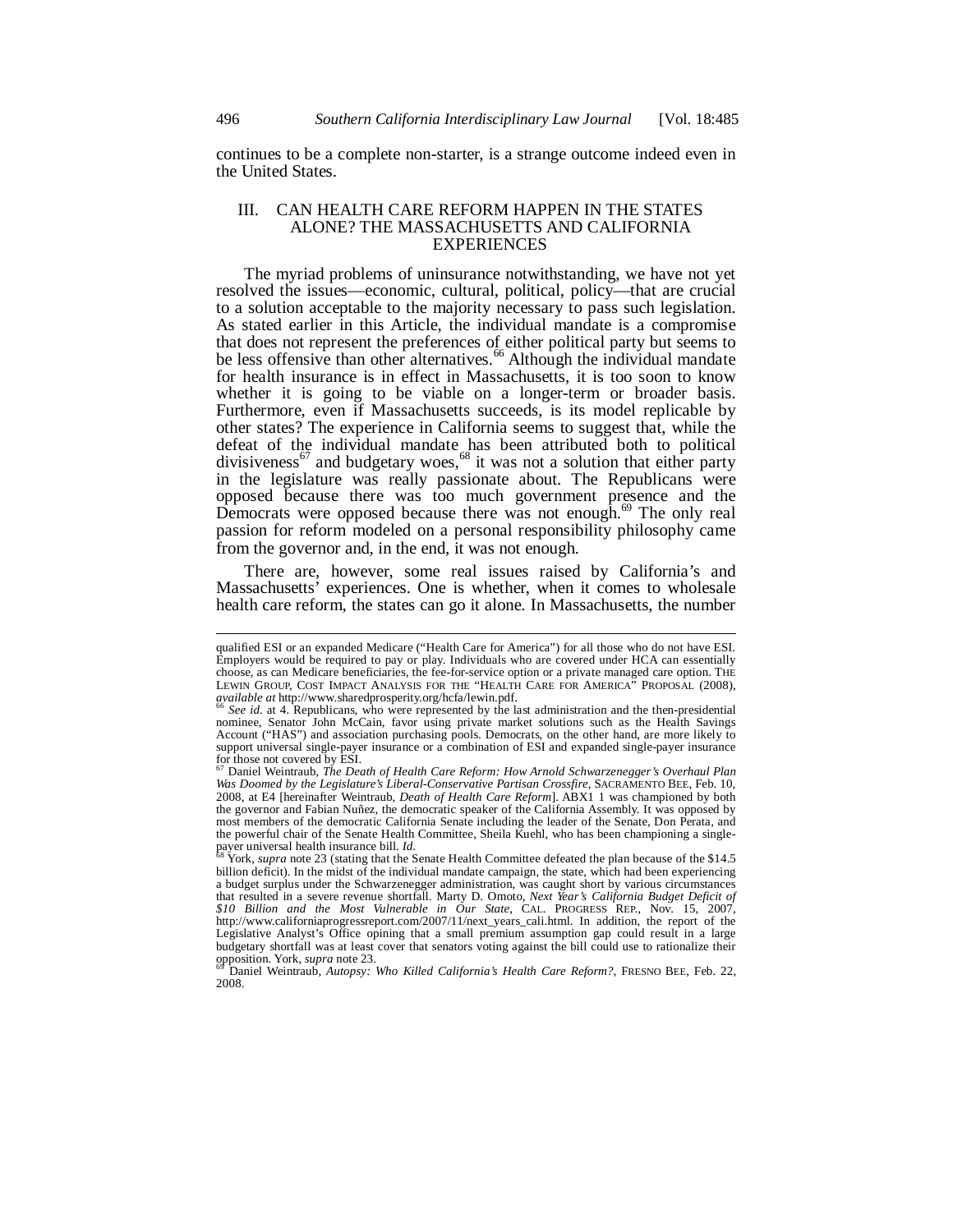of people who were uninsured was small compared to California, and the ideological and financial infrastructure of health insurance reform was already in place. In contrast, California has a large pool of uninsured persons, somewhere between 4 and 6.5 million, and an unregulated individual insurance market. Since the individual mandate depends, in large part, on affordable individual policies with reasonable coverage and guaranteed access for people who do not have access to a group market, $\mu$ reforming the individual market would have been much more onerous in California than in Massachusetts.<sup>71</sup> In addition, Massachusetts was able to budget an additional \$500 to \$600 million from its already-existing state free-care pool which was set up to reimburse hospitals for providing care to the uninsured.<sup>72</sup> California, on the other hand, does not have such a pool of money and much of the otherwise uncompensated hospital care is paid for through a so-called "hidden tax" on the insured.<sup>73</sup> Under ABX1 1, the additional revenue available to hospitals from the no-longer necessary tax would have been used by hospitals to satisfy their allocation to the individual mandate.<sup>74</sup>

Even in Massachusetts, with its seemingly smaller pool of uninsured, its more highly regulated insurance market, its larger pools of federal and state funds already earmarked for health care purposes, and its culture of greater social solidarity, the going is tough. One reason is that the number of uninsured may have been badly underestimated—650,000, not 400,000. A second and related reason is that the cost of low-income premium subsidies is higher than first estimated. Massachusetts had budgeted \$472 million for the current fiscal year but will need an additional appropriation of \$150 million to meet its needs; this underfunding is estimated to continue into future years. Exacerbating the problem of insufficient funds is a loss of revenue from expected sources such as the state's free-care pool which paid hospitals to treat the poor and insufficient funds from the less than adequate employers' mandate.<sup>75</sup> The only way that health reform Massachusetts-style was sold to the legislature and the voters was to make the cost fit the budget,<sup>76</sup> something that could not be done in California for a number of reasons, many of which have already been discussed. California legislators were already skeptical and barely on board with the individual mandate when state coffers were flush; when the real numbers

 $^{70}$  The individual mandate is meant to provide universal coverage by supplementing already existing group markets such as ESI, Medicare, Medicaid, and SCHIP.

Posting of Rick Curtis  $\&$  Ed Neuschler to Health Affairs Blog,

http://healthaffairs.org/blog/2008/03/05/californias-shelved-health-care-reform (Mar. 5, 2008, 15:04 EST). Massachusetts was able to bring the cost of individual policies down by merging its existing individual market with its less expensive small group market and then requiring everyone to purchase coverage in order to deal with adverse selection. In California, where individual policies are actuarially underwritten and there is no guaranteed issue, the task of creating an affordable individual market with

decent coverage would have been much more difficult. *Id.* 72 Trudy Lieberman, *Cautionary Healthcare Tales from California and Massachusetts*, THE NATION, Mar. 25, 2008, *available at http://www.thenation.com/doc/20080407* 

Mar. 25, 2008, *available at* http://www.thenation.com/doc/20080407/lieberman.<br><sup>73</sup> See supra note 43 and accompanying text.<br><sup>74</sup> Posting of Lucien Wulsin to Health Affairs Blog, http://healthaffairs.org/blog/2008/03/06/ca

<sup>75</sup> Lieberman, *supra* note 72. 76 *Id.*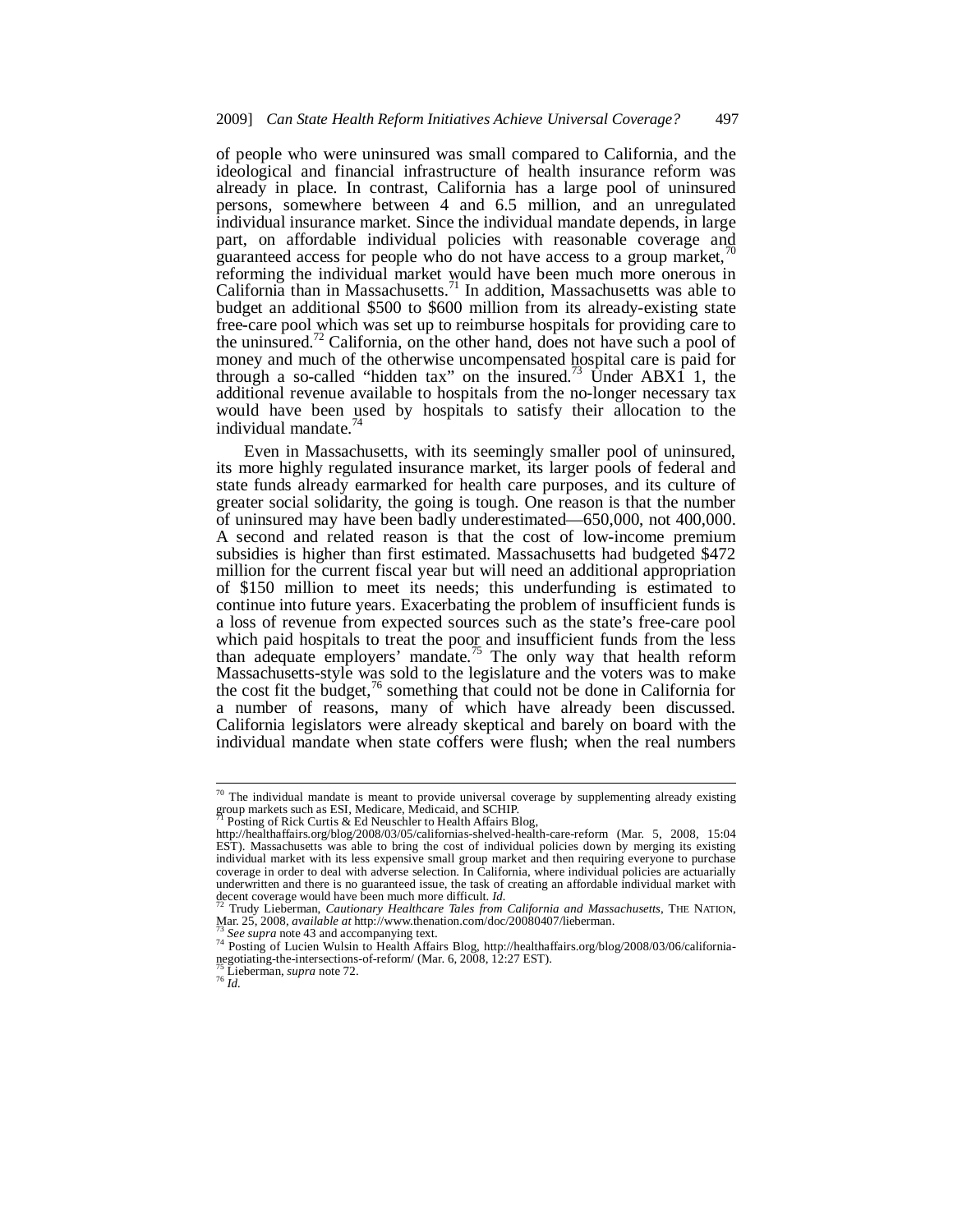started to come in and the economy took a serious downturn, all except the hardiest supporters quickly jumped ship.

Integral to the question of whether it is possible for the states to effectively reform health care on their own is the issue of cost. Cost is both an independent and a dependent variable of health care and it is always the Achilles heel of health care reform<sup>77</sup> The more independent issue of cost is how much of the budget we are willing and can agree to allocate to health care. The United States currently spends \$2.1 trillion or in excess of sixteen percent of GDP on health care, and California spends \$146 billion or eleven percent of its available revenue, yet 46 million Americans and 6.5 million Californians are uninsured. These numbers are not accidental; they are the result of ideological beliefs that lead to policy decisions as to how we wish to provide access to health care in this country.

On the other hand, cost as a dependent variable relates to affordability, i.e. the cost of the current regime versus the cost of the regime that we aspire to. Universal coverage almost always includes explicit governmental subsidization for low-income populations that are not eligible for already existing public insurance in order to create affordable insurance with meaningful coverage. Revenue can come from already existing sources or new sources, usually taxes on personal income, and/or on revenue from the various players in the health care arena. For example, Massachusetts reallocated federal Medicaid money targeted for uncompensated hospital care and California's plan taxed hospitals and cigarettes to pay for health reform costs.<sup>78</sup>

As the legislative effort played out in California, finding new sources of revenue was difficult, more difficult than reallocating already existing revenue.<sup>79</sup> When it became clear that physician providers would not be financial players in health reform, Schwarzenegger made a last ditch effort to secure financing by imposing an additional tax of \$1.75 per pack on cigarettes, a tax that would have been not only regressive but also inconsistent with the state's aggressive anti-smoking public health campaign. In addition to the state's real problem of finding additional revenue, it is impossible to underestimate the political influence of heavily funded special interests such as the tobacco and the insurance industries. One of the governor's health care experts, Daniel Zingale, has indicated that the bill's demise was due in large part to powerful groups whose economic interests were not in alignment. "There's nothing new about a panel of legislators voting down health care reform under intense lobbying

<sup>77</sup> Stephen L. Isaacs & Steven A. Schroeder, *California Dreamin'—State Health Care Reform and the Prospect for National Change*, 358 NEW ENG. J. MED. 1537 (2008).<br><sup>78</sup> HEALTH ACCESS ANALYSIS, HEALTH REFORM IN CALIFORNIA & MASSACHUSETTS: DIFFERENT FROM

START TO FINISH (Jan. 14, 2008), http://www.health-access.org/advocating/docs/2008CA-MAReformComparison%2001%2014%2008.pdf.

<sup>79</sup> *See* Weintraub, *Death of Health Care Reform*, *supra* note 67. At least some of the reason why Elizabeth Hill, the California independent Legislative Analyst, objected to the financing piece of ABX1 1 was a last-ditch attempt by its proponents to bridge the financing gap with an additional tobacco tax which Hill warned would likely wane in the future and leave the state with an additional budget item it could not cover. *Id.*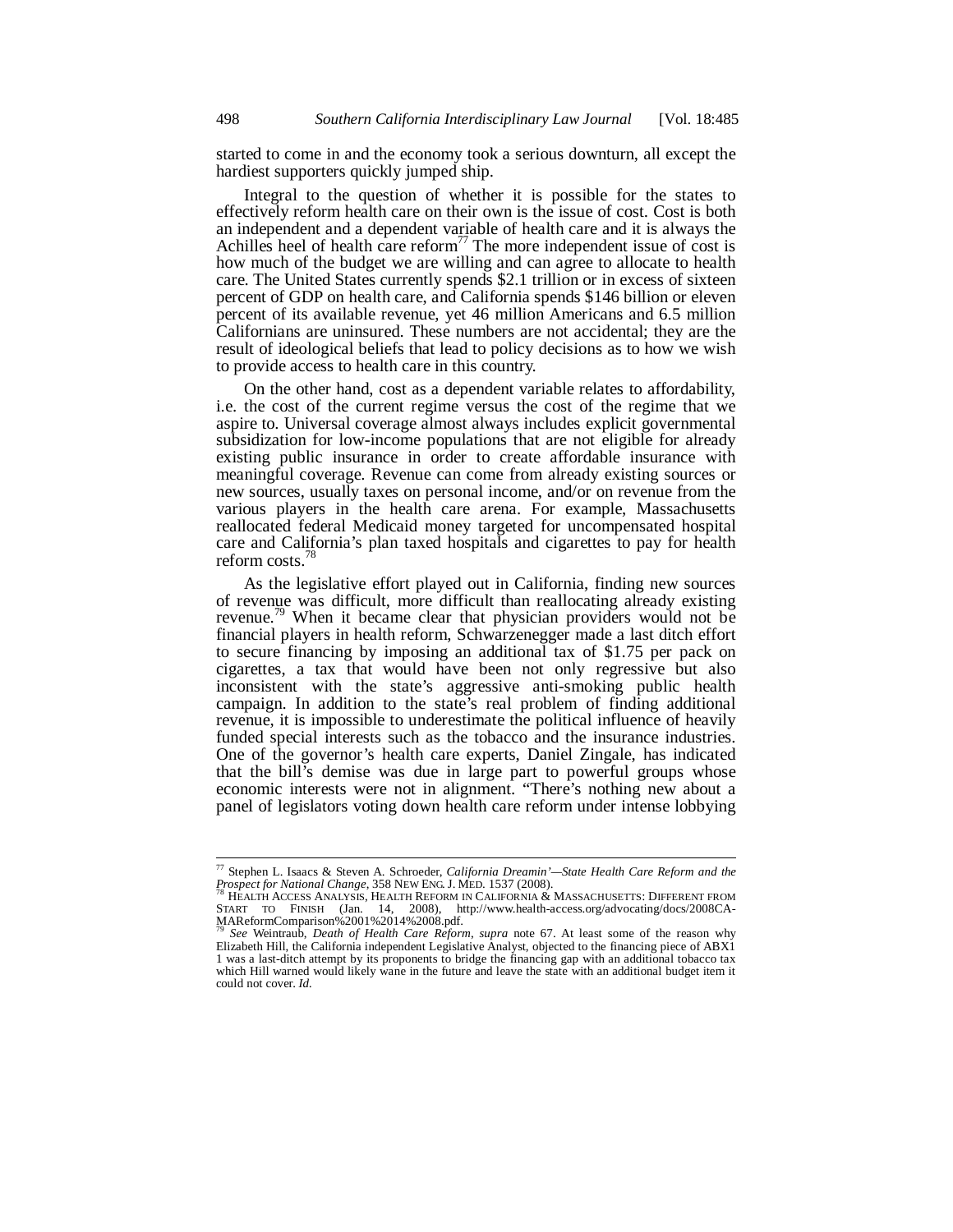from special interests—tobacco, Blue Cross, whoever else was active over there," Zingale said.<sup>80</sup>

Notwithstanding the revenue raising difficulties, it is possible that the additional funding might have been offset by savings from the efficiencies of a more universal system. Assuming that the state could have found additional revenue to fund low-income subsidies, $81$  universal coverage could have provided some savings particularly with respect to uncompensated care, the so-called "hidden tax" on the insured by insurers to pay for the otherwise uncompensated care of the un- and underinsured. $82$ The amount of this tax on insured individuals has been estimated to be as high as ten percent. This cost savings does not include savings that would have been realized by the state which itself subsidizes uncompensated care in an unknown amount but within the range of  $$1.7^{83}$  to \$3.6 billion<sup>84</sup> in 2005. Whether such savings would have actually offset the cost of universal health coverage is, of course, still untested and unknown. What is known is that, no matter the potential for savings in dollars and lives, no matter the aspiration, the projected cost of ABX1 1 was simply too much for California to afford in a declining economy. $\delta$ 

An equally perplexing question relating to cost as an independent variable is not so much what we must spend for a particular program, but the struggle for how to resolve the more philosophical questions upon which good, majoritarian policy depends. With regard to health care, it is a question of how much of our revenue, our gross domestic product, we are willing to allocate to health care in light of so many other societal and individual needs. The independent question of cost should be contrasted with the dependent question of how much we must spend to achieve almost universal coverage through, for example, an individual mandate in California. Clearly the answers to both questions of cost involve more than just a consideration of dollars. In the case of California's recently failed health reform, the ideology of almost universal access must be distinguished from the predominantly private market solution which would have relied almost exclusively on the players—individuals, employers, insurers, providers, and the tobacco industry—to finance the reform. The state's piece—heavy subsidization beyond its preexisting obligations—

<sup>80</sup> York, *supra* note 23.

<sup>&</sup>lt;sup>81</sup> *Id.* While in Massachusetts, some funding for health care reform was budgeted from the state's general fund, California's ABX1 1 was crafted to be budget-neutral, i.e. with no impact on the general fund without legislative approval. See id.

<sup>&</sup>lt;sup>82</sup> *Hidden Tax, supra* note 43.<br><sup>83</sup> GERALD F. KOMINSKI ET AL., UCLA CTR. FOR HEALTH POL'Y RES., COST OF INSURING CALIFORNIA'S UNINSURED (2005), http://www.healthpolicy.ucla.edu/pubs/files/CostofInsuring\_PB\_052405.pdf. 84 FAMILIES USA, PAYING A PREMIUM: THE ADDED COST OF CARE FOR THE UNINSURED (June 2005),

http://www.familiesusa.org/assets/pdfs/Paying\_a\_Premium\_rev\_July\_13731e.pdf.

<sup>85</sup> *See* Daniel Weintraub, *Get California Off Its Financial Roller Coaster*, MERCURY NEWS, Mar. 12, 2008, *available at* http://www.mercurynews.com/opinion/ci\_8542737. Both the governor and the independent Legislative analyst have proposals for getting California off of its financial roller coaster. The governor's proposal looks more to limiting spending and making budget cuts automatic in bad times while the Legislative analyst's proposal focuses on setting aside tax receipts that come in above projected levels for the year rather than use the surplus to push spending up automatically as required by mandates previously adopted by the voters. *Id.*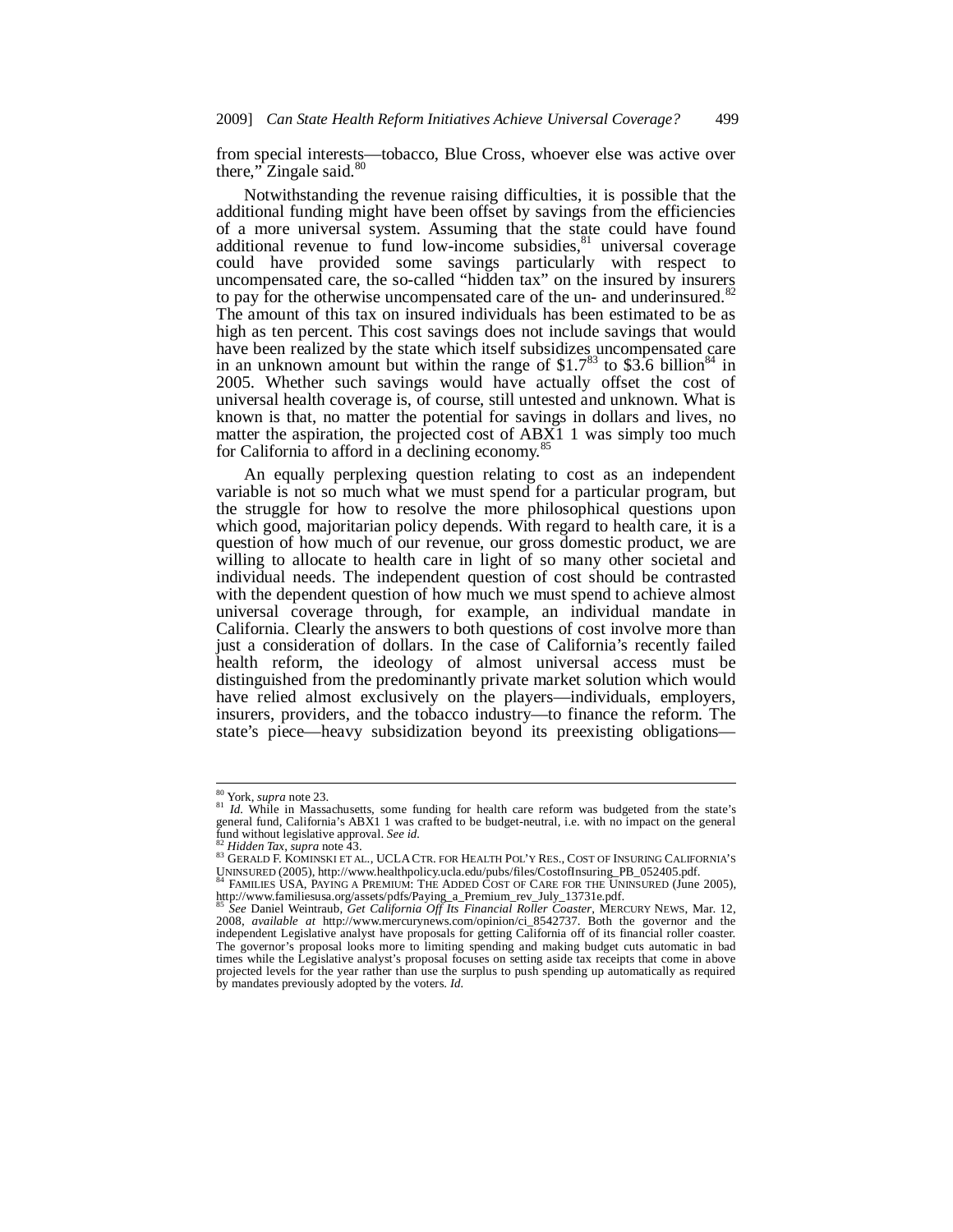relied exclusively on the projected contributions of the players beyond which the state was neither willing nor able to contribute.<sup>86</sup>

It has become apparent that the absolute cost of health care cannot be sustained at its current level. The growth in health care costs is well documented and is attributable to many factors, such as expensive new technology, third-party first-dollar health insurance that contributes to patient and provider demand, labor costs, and provider reimbursement schemes. In the United States, the \$2.1 trillion cost of health care means that we are spending \$7000 annually for each man, woman and child, substantially more than any of the other  $OECD^{87}$  countries, and with, in many cases, much poorer outcomes. At this time, health care spending is the single biggest sector of the economy, larger even than the defense sector.<sup>88</sup> An early 2007 report from the Center on Budget and Policy Priorities demonstrates that if current fiscal policies—including Medicare and Medicaid spending and tax revenue losses from tax cuts and changes to the alternative minimum tax—continue, budget deficits will climb from a sustainable two percent of GDP to twenty percent of GDP in  $2050$ .<sup>89</sup> At that rate, debt service on the national debt will consume more than half of federal revenues, making growth impossible.<sup>90</sup> The Congressional Budget Office's December 2007 projection of health care costs suggest that in the absence of changes in federal law, total spending on health care would rise from the current sixteen percent of GDP to twenty-five percent in 2025, thirty-seven percent in  $2050$ , and forty-nine percent in  $2082$ <sup>91</sup> If these projections sound alarming, that is because they are certainly meant to be.

Because of the continued rise of health care costs in the United States, there is now sustained pressure at many levels to implement changes that will contain costs as a necessary component of health care reform. Certainly an unaffordable projected cost of \$14 billion or more in the context of a steeply declining economy was central to the defeat of ABX1  $1.^{92}$  A reasonable cost is therefore essential to the successful design of reform proposals which seek affordable sustainable health insurance with reasonable coverage. Even without reform, cost containment is essential to access for an increasing number of people who become uninsured because they or their employers cannot afford the cost of decent health insurance.<sup>9</sup>

 $\overline{a}$ 

<sup>&</sup>lt;sup>86</sup> National Coalition on Health Care, Health Insurance Costs, http://www.nchc.org/facts/cost.shtml.<br><sup>87</sup> OECD, http://www.oecd.org/home (last visited May 1, 2009). The Organization for Economic

Cooperation and Development compares all first-world countries on health care costs and outcomes. *Id.* 88 RICHARD KOGAN, CTR. ON BUDGET & POL'Y PRIORITIES, FEDERAL SPENDING, <sup>2001</sup> THROUGH 2008: DEFENSE IS A RAPIDLY GROWING SHARE OF THE BUDGET WHILE DOMESTIC APPROPRIATIONS HAVE SHRUNK (Mar. 6, 2008), http://www.cbpp.org/files/3-5-08bud.pdf. As of the 2008 report, defense spending consumed 5.6% of GDP. *Id.* 

RICHARD KOGAN ET AL., CTR. ON BUDGET & POL'Y PRIORITIES, THE LONG-TERM FISCAL OUTLOOK IS BLEAK: RESTORING FISCAL SUSTAINABILITY WILL REQUIRE MAJOR CHANGES TO PROGRAMS, REVENUES, AND THE NATION'S HEALTH CARE SYSTEM (Jan. 29, 2007), http://www.cbpp.org/1-29- 07bud.pdf.<br> $^{90}$  *Id.*<br> $^{91}$  CBO. *supra* note 51.

<sup>90</sup> *Id.* 91 CBO, *supra* note 51. 92 Ed Mendel, *State Budget '\$20 billion out of whack': Schwarzenegger's Latest Estimate Covers Two Years*, UNION TRIBUNE, Apr. 29, 2008, *available at*

http://www.signonsandiego.com/news/state/20080429-9999-1n29budget.html.

<sup>93</sup> *Controlling Costs*, ASCLEPIOS, Feb. 7, 2008,

http://www.medicarerights.org/issues-actions/asclepios/2008\_06.html.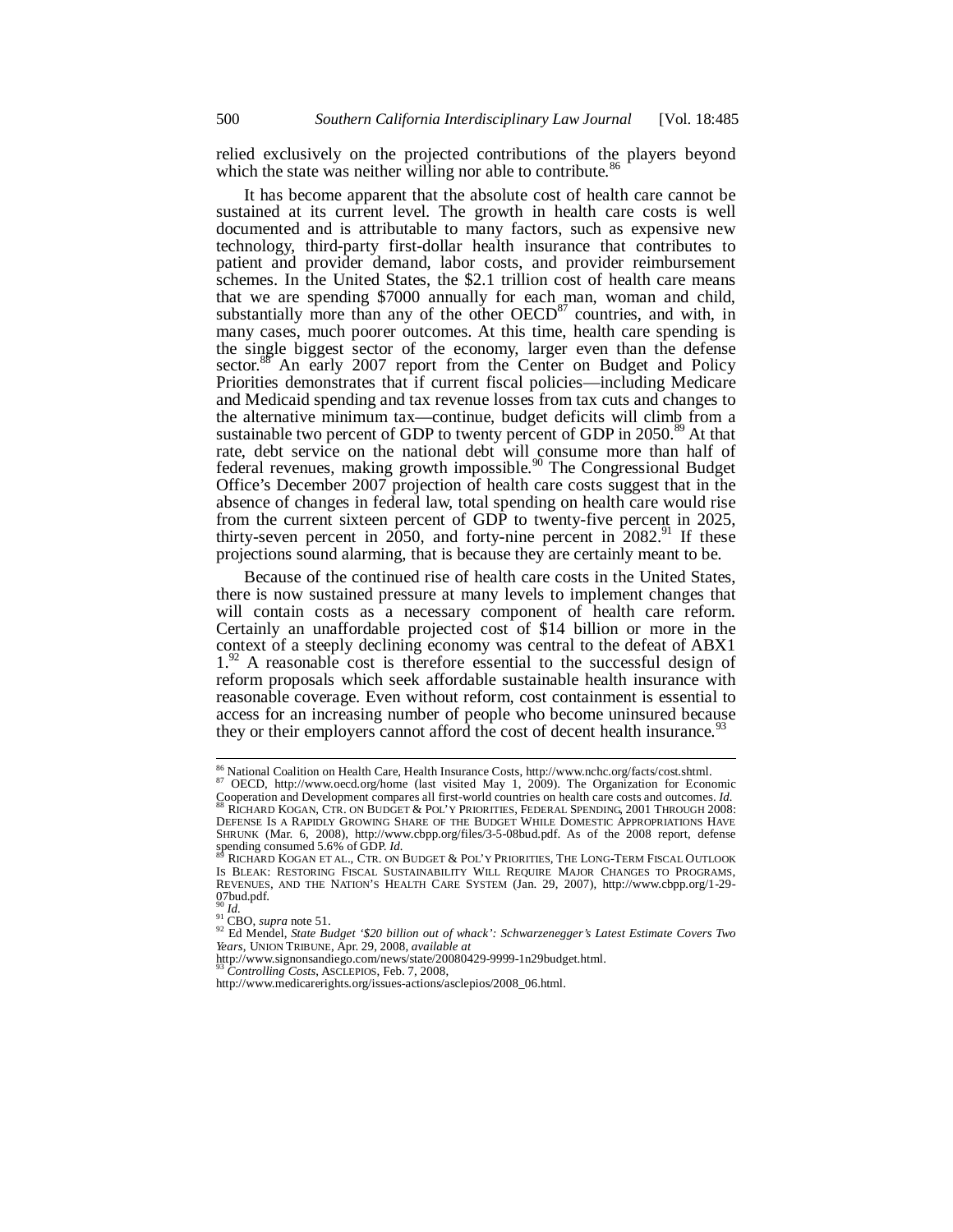Recent studies tell us that the primary drivers of personal health care spending growth are medical prices and utilization. The paradox of modern health care is that while the technology is available to enhance the quality and extend the duration of life, it is so costly that it will, if used without constraint, bankrupt the government, exactly the scenario described above.<sup>94</sup> The second driver of health care costs, utilization, looks to patients and providers, the consumers of health care, and our third-party payment system which makes the consumer indifferent to the cost of care, the moral hazard theory. One perspective of high usage posits that utilization is driven by demand of the well-insured "nervous well" who demand and receive high-cost diagnostic tests without regard to their effectiveness.<sup>95</sup> This perspective also includes overly-cautious providers practicing defensive medicine, and reimbursement schemes that incentivize high-cost behaviors.<sup>96</sup> A second perspective argues that health care expenditures are not spread evenly among the population but are highly skewed with a relatively small percentage of individuals consuming a disproportionately large share of health care resources and therefore is responsible for a disproportionate share of health care expenditures.<sup>9</sup>

Health care usage data demonstrates that the skewed distribution perspective seems to be true and that the numbers are sustainable over long periods of time. There is much agreement that the distribution of health care costs is highly skewed, with one percent of the population accounting for twenty-eight percent of health care costs, five percent for more than half, and ten percent for a full two-thirds.<sup>98</sup> The corollary is fascinating as well: more than fifty percent of the population consumes only three percent of health care resources.<sup>99</sup> If these data are correct, it makes sense to focus cost containment research on these expensive populations where the possibility for improvement is substantially greater. A recent study by the Commonwealth Fund on options for achieving savings and improving value in U.S. health care spending suggests that aligning Medicare payment incentives to more coordinated care alone could save \$425 billion over ten years.<sup>100</sup>

<sup>&</sup>lt;sup>94</sup> HENRY J. AARON ET AL., CAN WE SAY NO? THE CHALLENGE OF RATIONING HEALTH CARE (Brookings Inst. Press 2005).

<sup>95</sup> Marc L. Berk & Alan C. Monheit, *The Concentration of Health Care Expenditures, Revisited*, 20 HEALTH AFFAIRS 9 (2001) *available at* http://content.healthaffairs.org/cgi/reprint/20/2/9.pdf. 96 Recently, I heard stories from two unrelated friends whose elderly and well-insured parents were

hospitalized by their physicians because of acute conditions. In one case, the parent, who had long been diagnosed with a slow-moving terminal illness, fell and was admitted to a hospital which did extensive and expensive testing revealing nothing more than what was already known. The testing stopped and he was released only when his daughter, a nurse, insisted. I am not suggesting that physicians who admit patients to hospitals are solely financially motivated but I do believe that current financial incentives may operate to skew professional judgment.

<sup>&</sup>lt;sup>97</sup> Berk & Monheit, *supra* note 95.<br><sup>98</sup> *Id.*<br><sup>99</sup> *Id.* The data show that the bottom fifty percent incurred an average annual expenditure of \$122 while those in the top one percent spent \$56,459 per person per year. *Id.* <sup>100</sup> Cathy Schoen et al., *Bending the Curve: Options for Achieving Savings and Improving Value in U.S.* 

<sup>&</sup>lt;sup>100</sup> Cathy Schoen et al., *Bending the Curve: Options for Achieving Savings and Improving Value in U.S.*<br>Health Spending, THE COMMONWEALTH FUND, Dec. 2007, *available at* 

http://www.commonwealthfund.org/usr\_doc/EMBARGOED\_FULL\_REPORT\_Bending\_the\_Curve\_op timized.pdf?section=4059.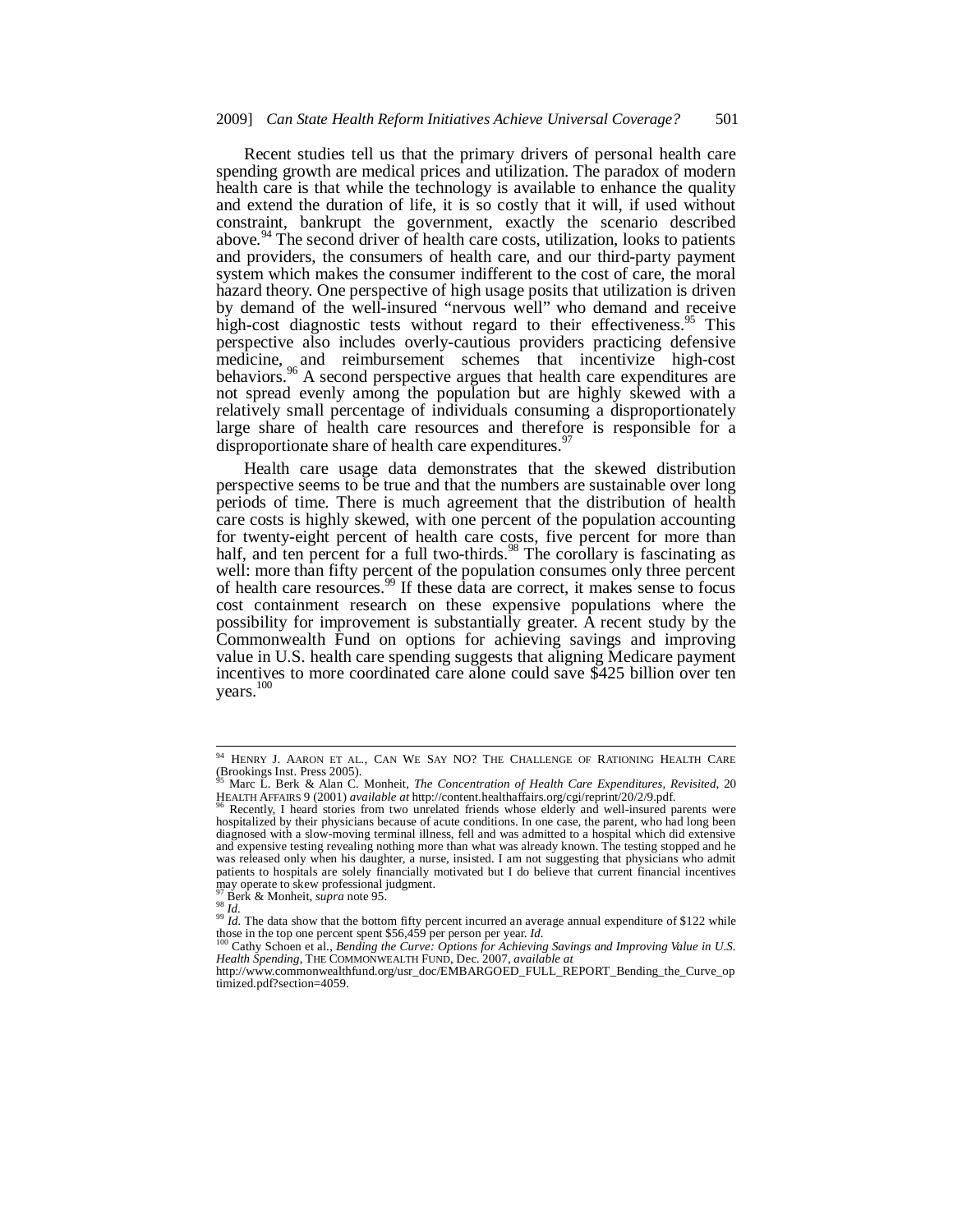Finally, the last issue raised by the California and Massachusetts state health reform attempts is whether universal health coverage is best solved by greatly expanding the market in individual health insurance policies using a much more heavily regulated private insurance sector. In California, one of the biggest obstacles to the individual mandate was the objection by Blue  $Cross<sup>T01</sup>$  to proposed state regulation of the private insurance market in order to guarantee issue and keep the cost of individual policies affordable and coverage sufficiently comprehensive.<sup>102</sup> Other options for getting to universal health coverage have been floated, including single-payer national health insurance and a system that would cover all Americans by expanding and building on the already-existing health insurance infrastructure of Medicare and employment-based insurance. Single-payer insurance has been raised repeatedly at both the federal<sup>103</sup> and state<sup>104</sup> levels but has never received much political traction.<sup>105</sup> Recently, Jacob S. Hacker<sup>106</sup> has proposed Health Care for America ("HCA"), a proposal for guaranteed affordable health care for all Americans building on Medicare and employment-based insurance.<sup>1</sup> Professor Hacker's proposal is like the individual mandate in its structure that builds on already existing and successful programs. Its design demonstrates the drafters' understanding that in order for health care reform to be politically successful, it must defer to the eighty-five percent of the population who are currently insured and want to retain their insurance coverage. Unlike the individual mandate, HCA would not achieve universal access through expanding the individual insurance market but would establish a new public insurance pool modeled after Medicare and financed through an employer pay-or-play regime.

The advantages of large insurance risk pools as opposed to fragmented risks have been explored by this author and many others.<sup>108</sup> As Professor

<sup>&</sup>lt;sup>101</sup> See York, supra note 23.

<sup>101</sup> *See* York, *supra* note 23. 102 Pauly, *supra* note 42. 103 *See* Physicians for a National Health Program, Single-Payer National Health Insurance, http://www.pnhp.org/facts/single\_payer\_resources.php. Physicians for a National Health Program have long been advocating for a single-payer national health insurance system where the federal government organizes the health financing but the delivery remains largely private. This group argues that changing health care financing to government as a single-payer compared with our current system of multiple private insurers could save as much as \$350 billion annually, enough to provide comprehensive coverage to all Americans. While this may be very good policy, it is so politically unfeasible that such a national proposal has never come out of a legislative committee. *Id.* <sup>104</sup> Kevin Uhrich, *Universal Health Care: Is Senate Bill 840 Too Good to Be True?*, PASADENA WEEKLY,

Feb. 23, 2006, http://www.pasadenaweekly.com/cms/story/detail/?id=3031&IssueNum=8. California State Senator Sheila Kuehl has a state single-payer bill, SB 840, which has passed the state Senate but has been languishing in the Assembly. After the recent defeat of the governor's individual mandate universal health insurance bill, SB 840 may be revived. See id.

Single-payer universal health insurance has never received traction in the United States because it is viewed not as social insurance but rather as socialism. Query whether the recent direct infusion of capital into major banks to ease the credit crisis which seems to be acceptable to even conservative

Americans might grease the wheels of government-financed universal health insurance.<br><sup>106</sup> Professor of political science and resident fellow of the Institution for Social and Policy Studies, Yale University, and a fellow at the New American Foundation.

http://www.yale.edu/polisci/people/jhacker.html.

Iacob S. Hacker, Economic Policy Institute Briefing Paper #180: Health Care for America: A Proposal for Guaranteed, Affordable Health Care for All Americans Building on Medicare and Employment-Based Insurance (Jan. 11, 2007), *available at* http://www.sharedprosperity.org/bp180/bp180.pdf.

Stone, *supra* note 64.